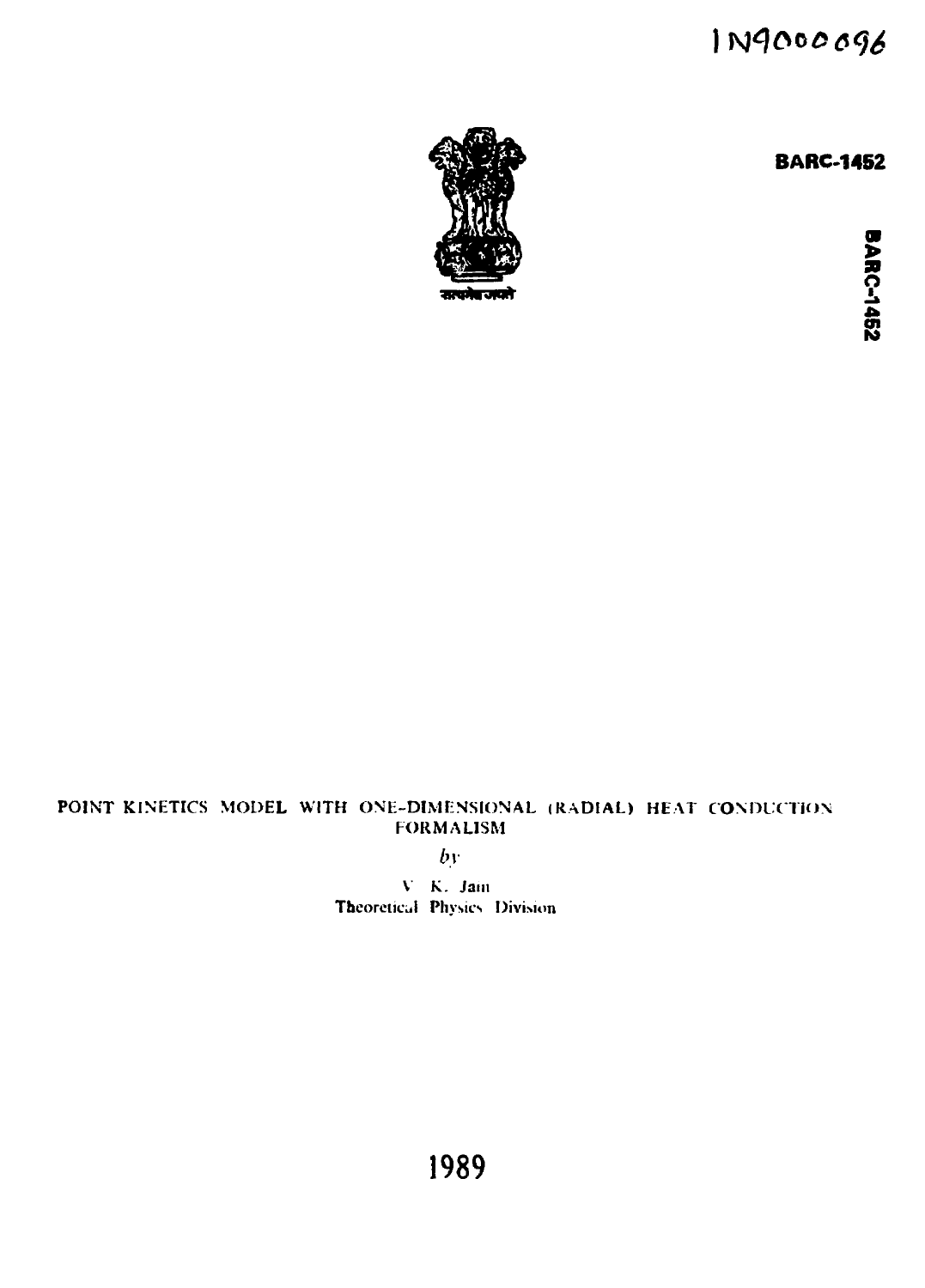B.A.R.C. - 1452

**B.A.R.C. - 1452** 

### GOVERNMENT OF INDIA ATOMIC ENERGY COMMISSION

**POINT KINETICS MODEL WITH ONE-DIMENSIONAL (RADIAL) HEAT CONDUCTION FORMALISM**

by

V.K. Jain Theoretical Physics Division

BHABHA ATOMIC RESEARCH CENTRE BOMBAY, INDIA

1989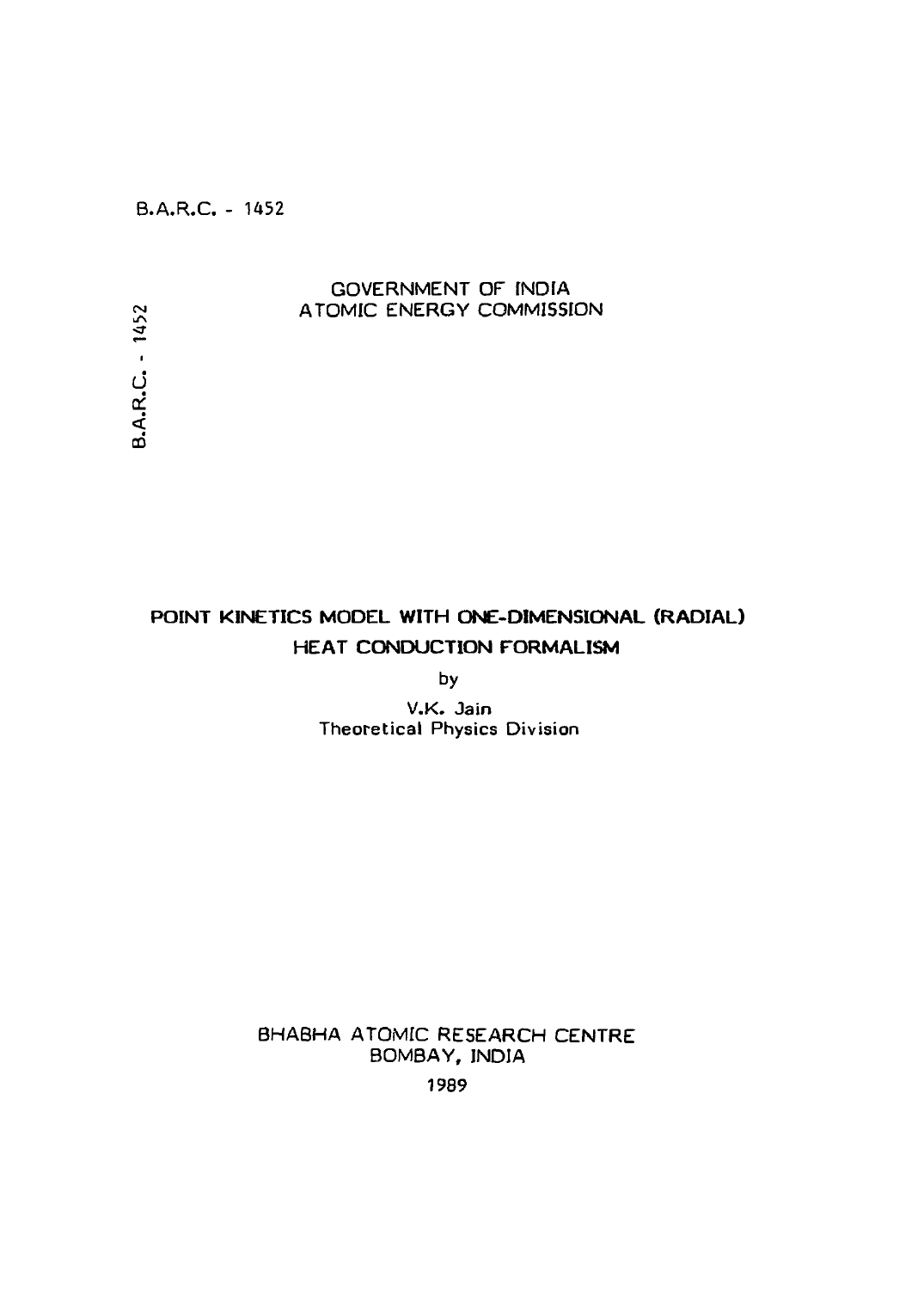# B.A.R.C. - 1452

IN1S Subject Category : E21.00; E52.40

**Descriptors** 

THERMAL CONDUCTION

TEMPERATURE DISTRIBUTION

REACTOR KINETICS

REACTOR KINETICS EQUATIONS

REACTIVITY

MATHEMATICAL MODELS

ONE-DIMENSIONAL CALCULATIONS

MESH GENERATION

FINITE DIFFERENCE METHOD

BOUNDARY CONTITIONS

NARORA-1 REACTOR

NARORA-2 REACTOR

REACTOR ACCIDENTS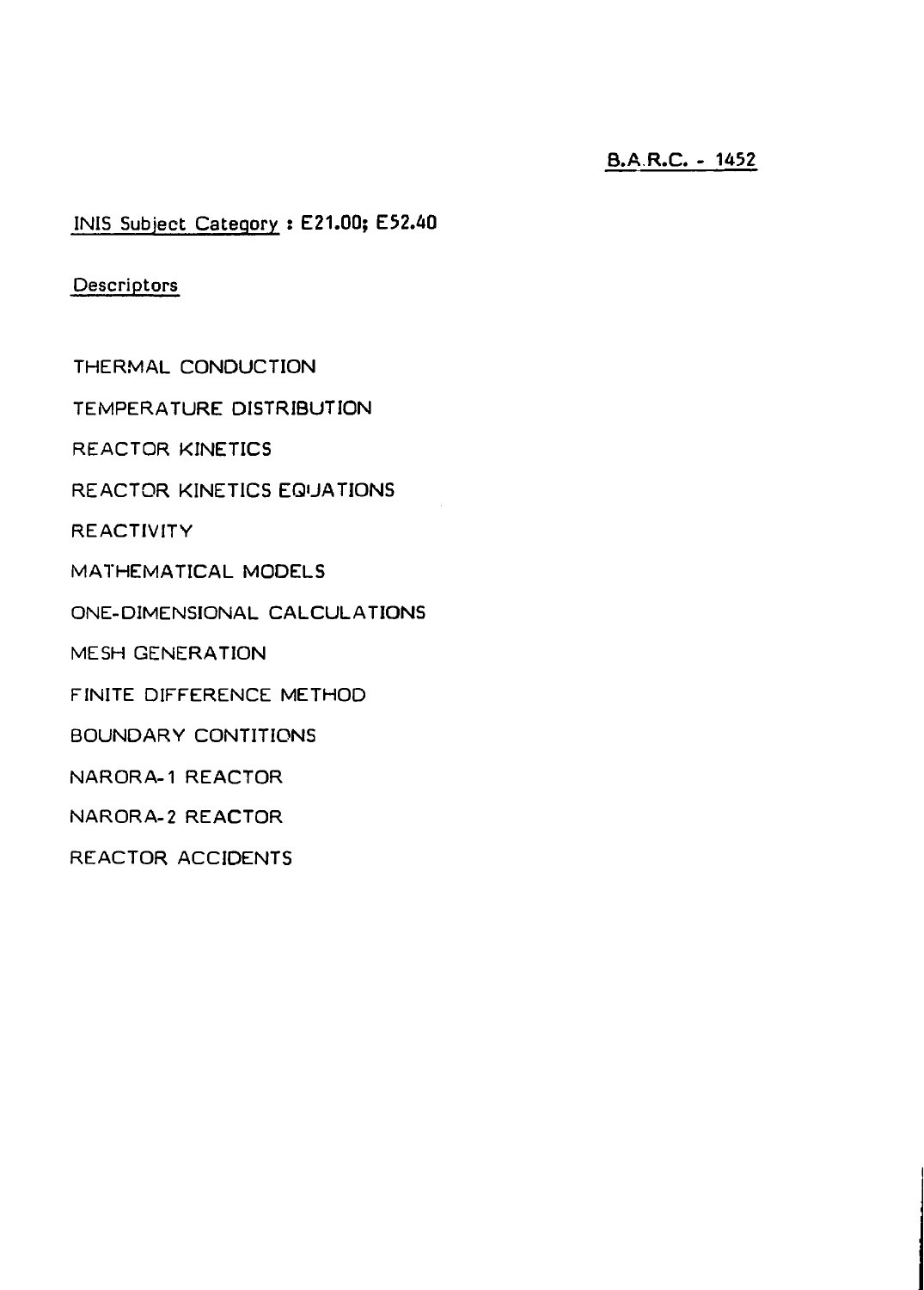### POINT-KINETICS MODEL WITH ONE-DIMENSIONAL (RADIAL) HEAT CONDUCTION FORMALISM

### **.K.Jain**

#### **Theoretical Physics Division**

#### **ABSTRACT**

**A point.-ki.nel.ics model with one-dimensional (radial) heal. conduction formalism has been developed. The heat; conduction formalism is based on corner-mesh finite difference method. To get average temperatures in various conducting regions, a novel weighting scheme has been devised. The heat conduction model hat; been incorporated in the point-kinetics code MRJF-FUFX. The point-kinetics equations ace solved using the method of real integrating factors. It has been shown by analysing the simulation of hypothetical lews of regulation accident in NAPP reactor that the model is superior to the conventional one in accuracy and speed of computation.**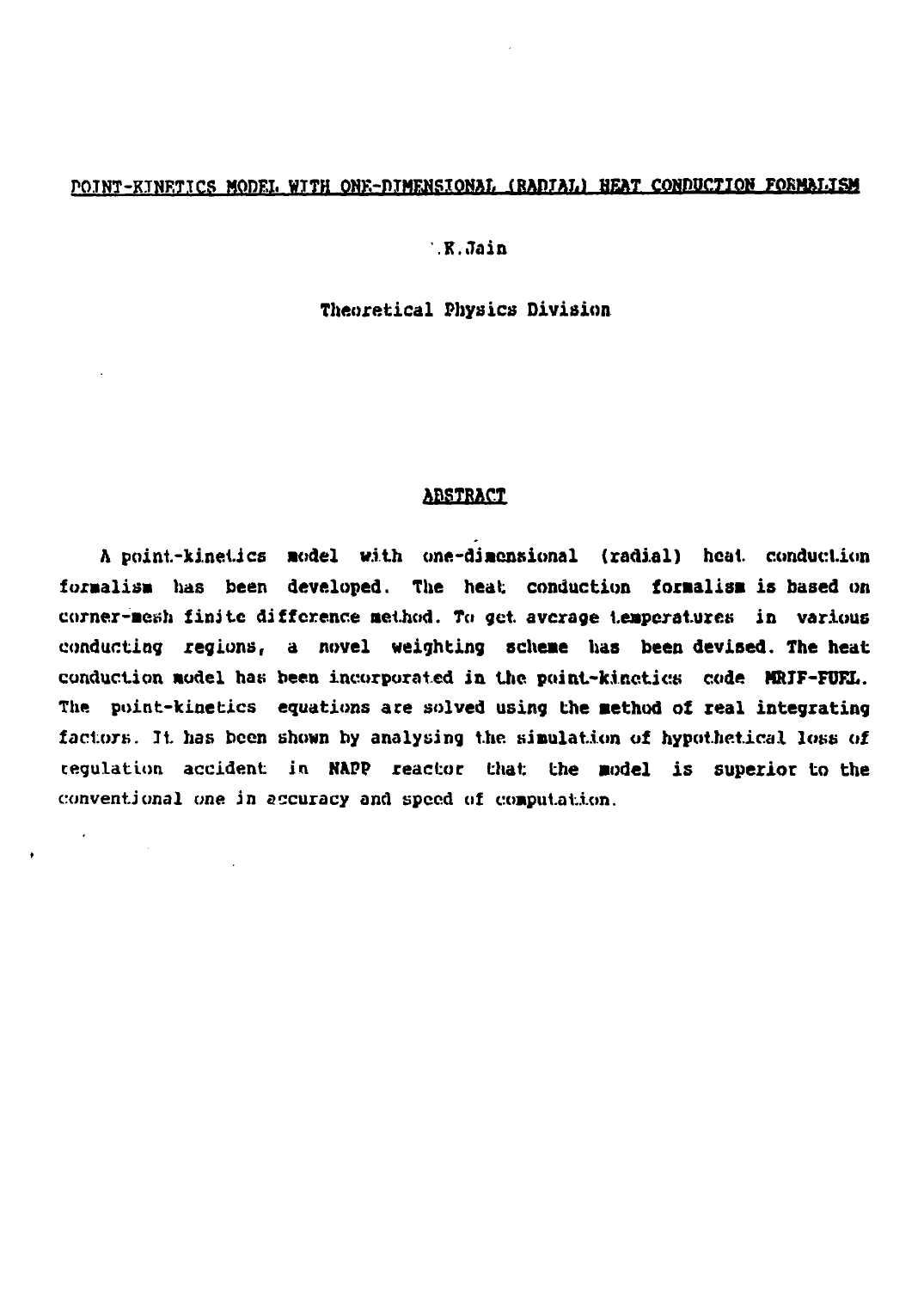#### POINT-KINETICS MODEL WITH ONE-DIMENSIONAL (RADIAL) HEAT CONDUCTION FORMALISM

**by**

# **V.K.JaLn Theoretical Physics Division**

#### **1. INTRODUCTION**

An accurate prediction of various temperatures in a nuclear reactor in an **accidental condition Is very important from the point of view of reactor safety. The centre-line fuel teaperature, for instance, decides the process of** fuel melting. The phenomena of coolant-clad interaction and coolant voiding **aie. decided by coolant and clad tcnpcrat.urcs. floppier feedback reactivity, an important parameter from the point of view of powet and temperature rise, depends upon the average temperatures in various Media, particularly fuel.**

**A one-diaesional (radial) heat conduction model based on the corner-aesh finite difference scheme has been developed to get detailed temperature distribution in fuel, clad and coolant of a nuclear reactor. This model has been incorporated in the point-kinetics code HRTF-FOEL . The code salves the point-kinetics equations with tenperaturc feedback in a reactivity transient** in a reactor using the method of real integrating factors<sup>(2)</sup>.

**The point-kinetics equations are described in Section 2. The heat conduction model is highlighted In Section 3. The corner mesh finite** difference equations are derived in Section 4. The model to get average **temperatures from the nodal temperatures is described in Section 5. To test the. effectiveness of the model, we have selected two examples of simulating loss of regulation accident<sup>1</sup> in NAPP reactors. The test-cases arc described in Section 6. The results are discussed in Section 7. Finally, some conclusions are drawn.**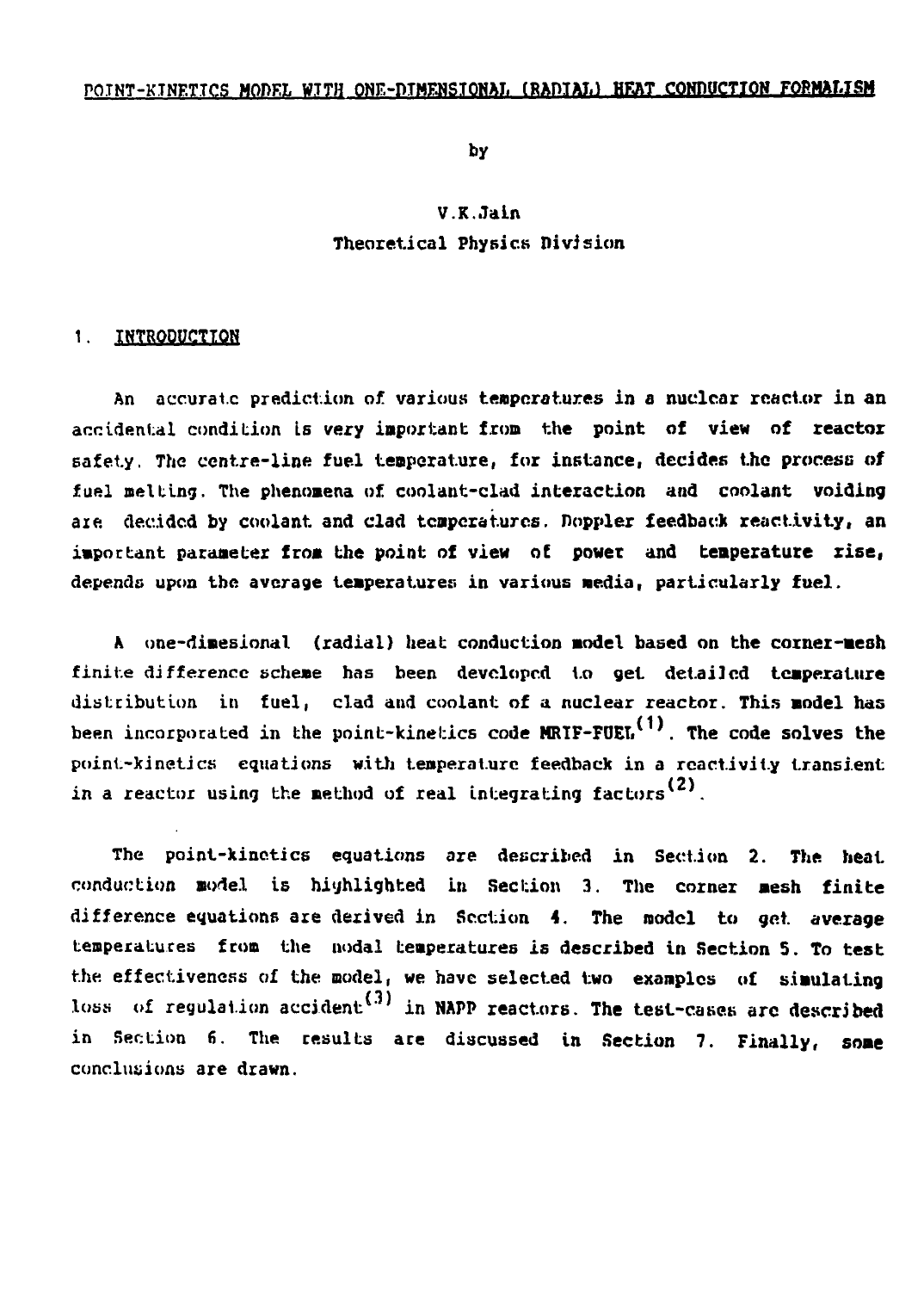### 2. POINT-KINETICS EQUATIONS

**The point-kinetics equations are given by**

$$
dn(t)/dt = (q(t)-\beta)n(t)/\lambda^{*} + L_{\hat{\lambda}}\lambda_{\hat{\lambda}}C_{\hat{\lambda}}(t) + S_{0}
$$
 (1a)

and

$$
dC_{i}(t)/dt = \beta_{i}n(t)/1^{*} + \lambda_{i}C_{i}(t)
$$
\n(1b)

where G is the total number of delayed neutron groups **and**

n(1)= amplitude factor  
\n
$$
Q(t)=
$$
 net. reactivity  
\n $\beta =$  total delayed neutron fraction= $F_i \beta_j$   
\n $\beta_i =$  delayed neutron fraction for i<sup>th</sup> delayed neutron group  
\n $\lambda_i =$  decay constant for i<sup>th</sup> delayed neutron group  
\n $S_0 =$  external source strength

The net reactivity  $g(t)$  is given by

$$
Q(t) = Q_0 + Q_{ex}(t) + Q_{trip}(t) + Q_{fb}(t)
$$
 (2)

where

$$
\begin{aligned}\n\mathbf{u}_0^{\perp} & = \text{initial reactivity} \\
\mathbf{u}_{\text{ex}}(t) & = \text{external reactivity} \\
\mathbf{v}_{\text{trip}}(t) & = \text{trip reactivity} \\
\mathbf{u}_{\text{fb}}(t) & = \text{feedback reactivity}\n\end{aligned}
$$

The feedback reactivity is given by

$$
\rho_{\text{fb}}(t) = \Gamma_{j=1}^{\text{NT}} \ a_j [\tau_j(t) - \tau_j(0)] \tag{3}
$$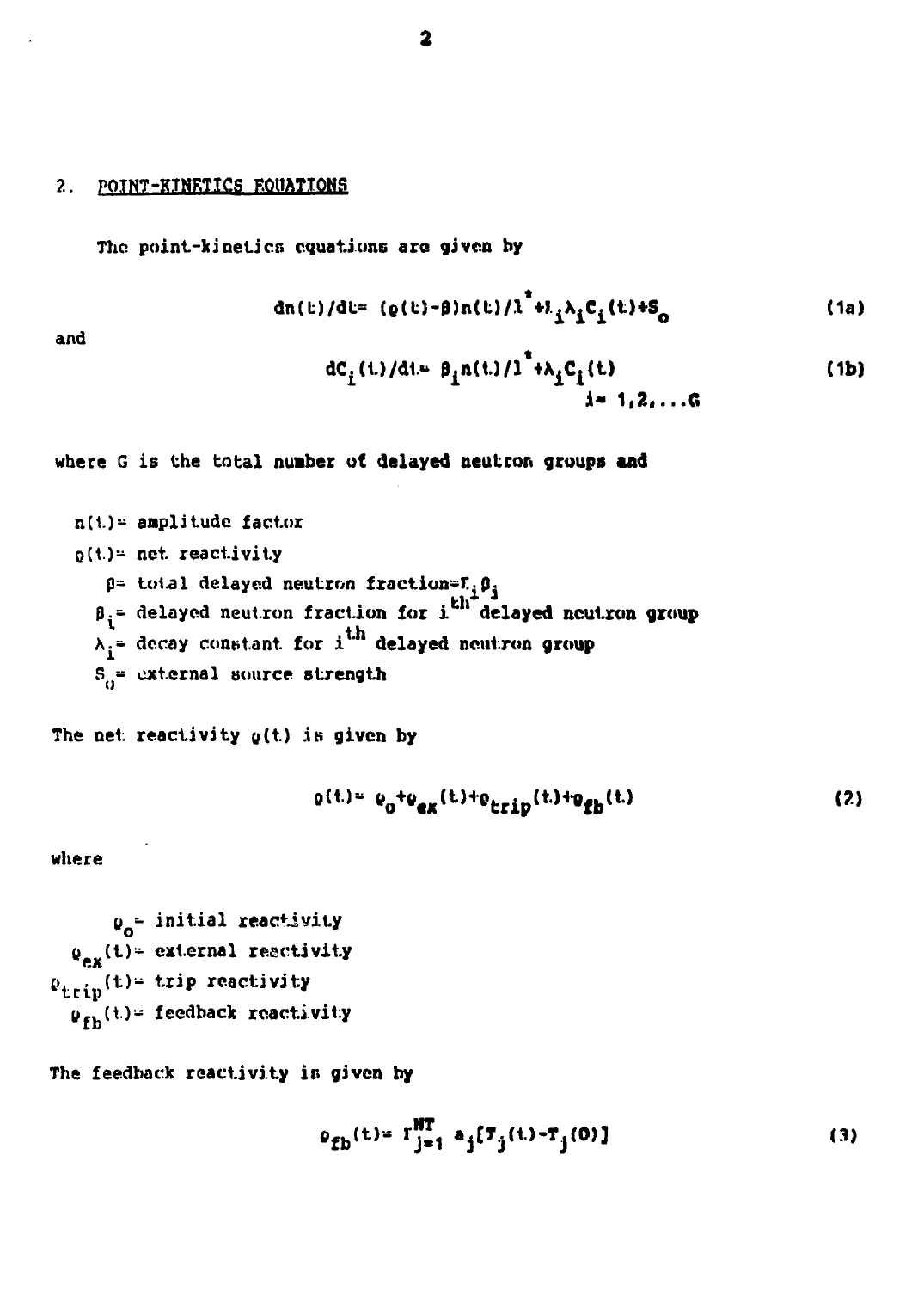**where a. is the feedback coefficient of reactivity due to j<sup>i</sup> <sup>h</sup> temperature. HT** is the total number of temperatures  $T_{\frac{1}{4}}$ . The temperatures are given by the heat **balance equation**

$$
dT(t)/\tilde{a}t = AT(t) + \gamma n(t) + d \qquad (4)
$$

**where**

- **T temperature vector of order NT**
- **r power distribution vector of order HT**
- **d = source vector of order NT**
- **A square matrix of order NT X NT**

The point kinetics equations are solved **by the method of zeal integrating factors**<sup>(2)</sup>

#### **2. HKAT CONDUCTION MODEI.**

**The fuel assembly in a nuclear reactor consists of cylindrical rods of** fissile material like UO<sub>2</sub> or metallic uranium sheathed in a cladding material **like zircalloy, aluminium or steel. Between clad and fuel, there is some gap to accommodate fission gases. The sheath is surrounded by coolant to take away heat generated in the fuel rods.**

**The time-dependent heat conduction equation in one-dimensional cylindrical geometry is given by**

$$
\varrho c_{n}(0/0t)T(r,t) = q(r,t) + (1/r)(0/0r)[rk(0/0r)T(r,t)] \qquad (5)
$$

where,  $\rho_i$  c<sub>p</sub>, and k represent respectively the material density, specific heat **at constant pressure, and thermal conductivity at the space-point r. q(r,t) and T(r,t) represent respectively the volumetric heat generation zate and the temperature at the point r at time t. In a conducting medium the temperature**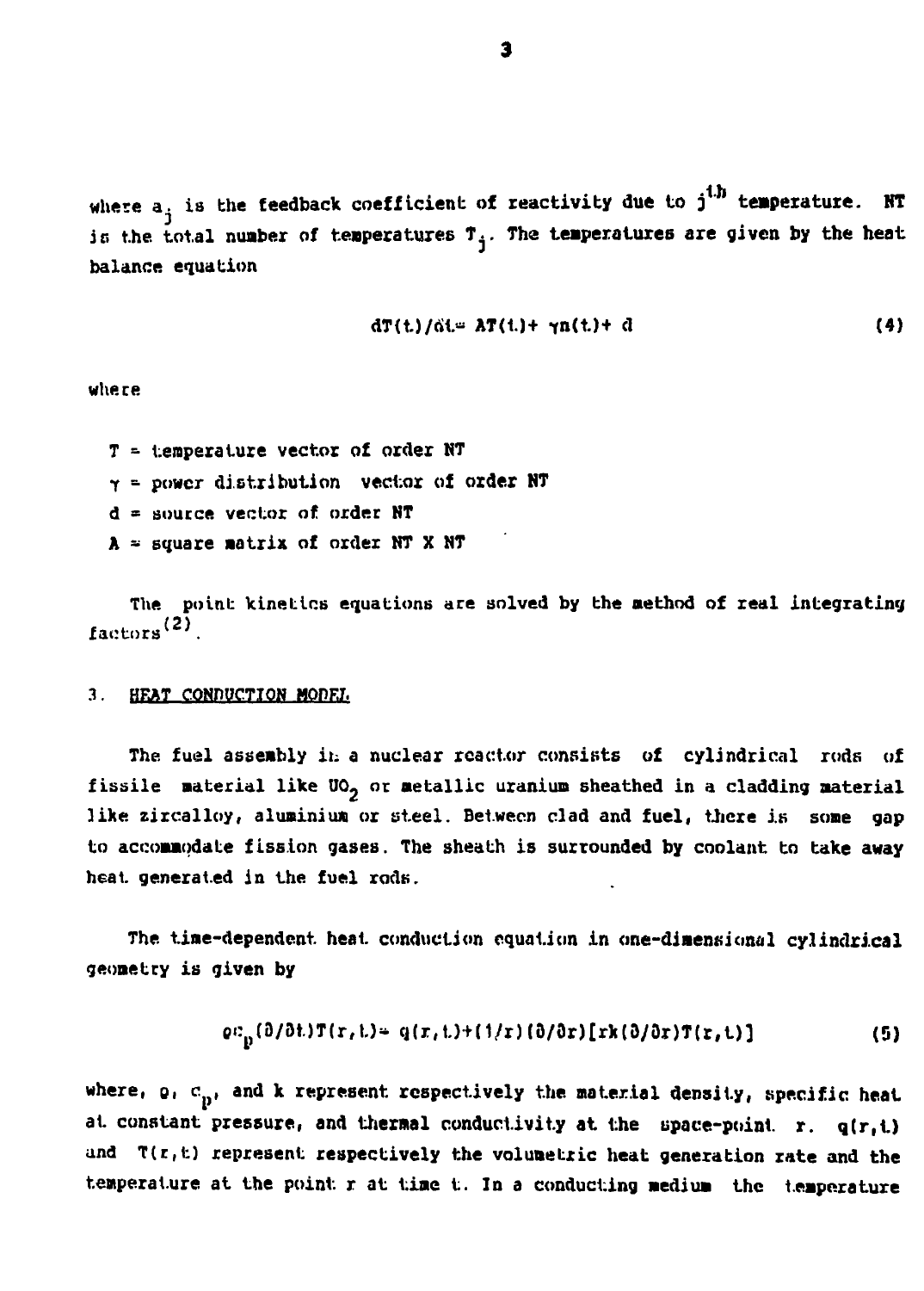is continuous. At the interface of two conducting materials  $A$  and  $B$  the tenperature satisfies the condition

$$
k_{\mathbf{A}}(\partial \mathbf{T}/\partial x)_{\mathbf{A}^{\mathbf{B}}} = k_{\mathbf{B}}(\partial \mathbf{T}/\partial x)_{\mathbf{B}} \tag{6}
$$

**The derivatives are taken at the two sides of the interface. At the** interface of a conducting medium and convective(gap) material the boundary **condition is given by**

$$
k_A(\partial T/\partial x)_A = h(T_B - T_0) \tag{7}
$$

where, the derivative is taken at the interface  $r_g$ . 'h' gives the heat transfer coefficient (gap conductance) for the material. T<sub>e</sub> and T<sub>n</sub> represent **the temperatures at the interface and bulk (the other side of the gap). At the** outer surface, two types of boundary conditions can be used. They are:

#### **(i) Outer surface temperature is specified,**

**(ii) The coolant is flowing with a specified speed and inlet temperature.**

#### **4. CORHER-MESH APPROACH**

**The onc-dinent;ional (radial) heat conduction model is based on the corner mesh finite difference scheme to discretixe the space variable in timedependent heat conduction equation. The corner mesh scheme lias been preferred as it gives better information about nodal temperatures. To get the finite** difference form of the heat conduction equation in space, the space-domain is divided into subregions, called meshes. The material properties (o, c<sub>n'</sub> k etc,) are assumed to be uniform within each mesh. There may be any number of **ncshe;; in a conducting medium but. the convcctive(gap) material may have only one aesh pec material. There can not be two convective materials side by side.**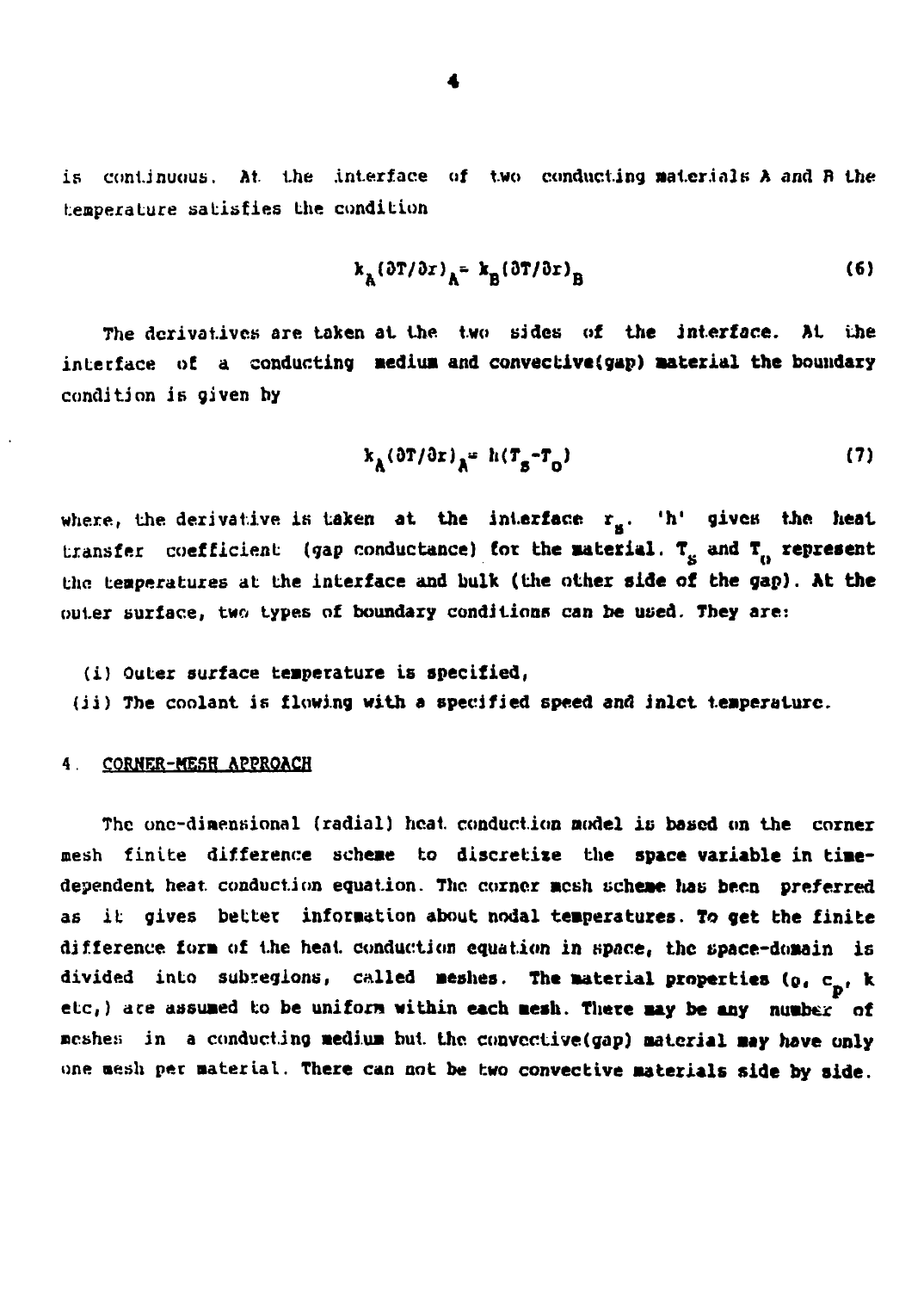

**Fig. 1. One-dimensional Cylindrical Geometry**

**We divide the domain (0 to R) in H meshes as shown in Fig. 1. Thus we will** have N+1 endpoints. The temperatures are defined at these endpoints, commonly known as nodes. For example, T<sub>i</sub> represents the temperature at the node i having the coordinate  $r_{j}$  and situated at the left-hand endpoint of the i<sup>th</sup> nesh.

**To get the finite difference equation for the temperature T., we multiply** the equation (5) by  $2\pi$  and integrate it from  $r=r_{i-1/2}$  to  $r=r_{i+1/2}$ , where  $x_{i+1/2} = (x_i + x_{i+1})/2$  denotes the coordinate of the midpoint of the mesh i. We **obtain**

$$
[(ec_{p}v^{R})_{i-1}+(ec_{p}v^{L})_{i}]d\tau_{i}/dt=[(qv^{R})_{i-1}+(qv^{L})_{i}] + k_{i}s_{i}^{R}(\tau_{i+1}-\tau_{i})/\Delta r_{i}
$$
  

$$
-k_{i-1}s_{j}^{L}(\tau_{j}-\tau_{j-1})/\Delta r_{j-1}
$$
 (8)

**where**

$$
v_{i}^{J_{i_{\pm}}} * (r_{i+1/2}^{2} - r_{i}^{2})
$$
 (9)

$$
V_{i}^{R} = \pi (r_{i+1}^{2} - r_{i+1/2}^{2})
$$
 (10)

$$
\Delta \mathbf{r_i} = \mathbf{r_{i+1}} - \mathbf{r_i} \tag{11}
$$

$$
S_{i}^{I_{\pm}} 2^{a}r_{i-1/2} \tag{12}
$$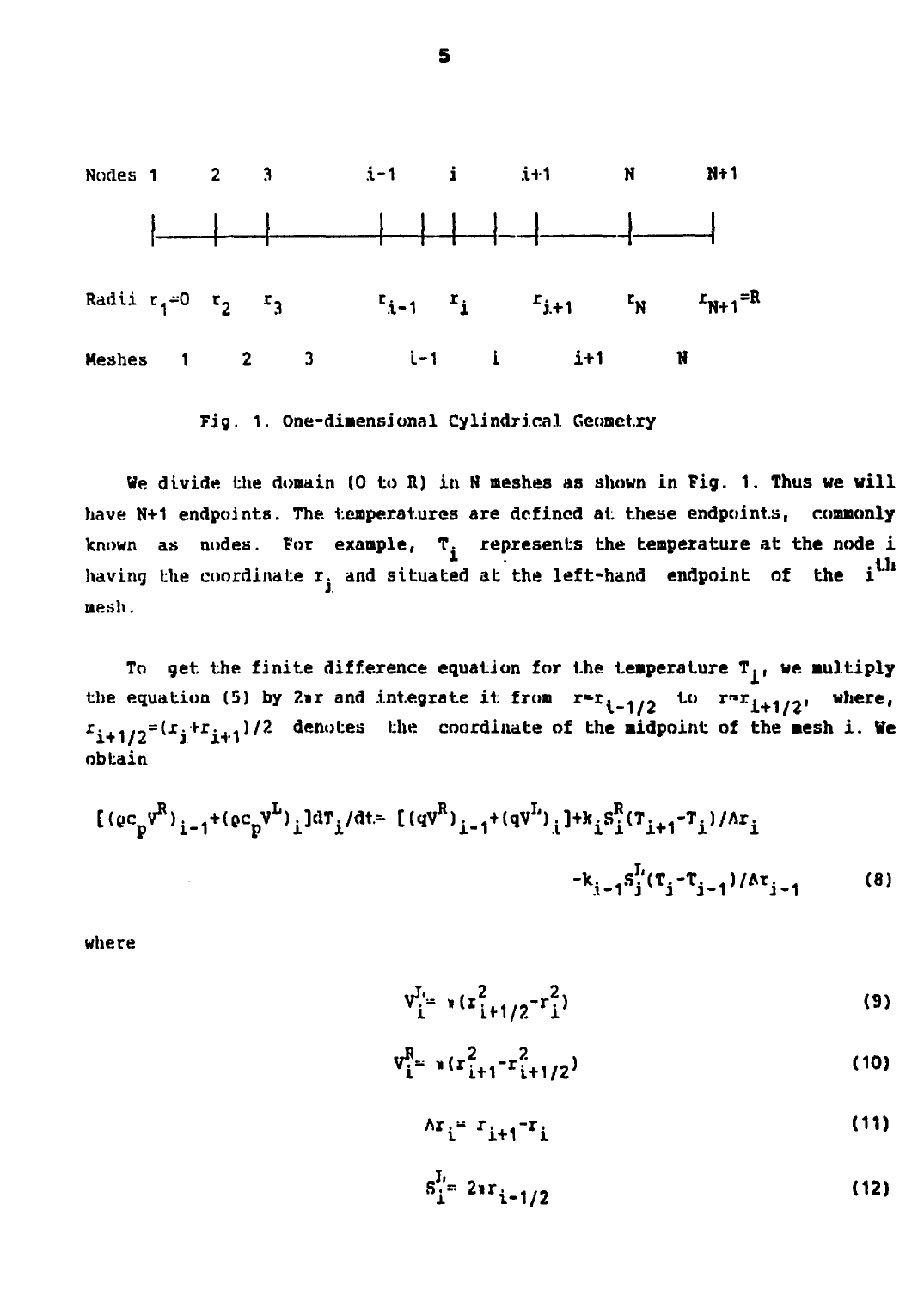and 
$$
S_1^R = 2 \pi i + 1/2
$$
 (13)

The subscript i on  $\rho$ ,  $c_p$ ,  $k$ ,  $q$ ,  $V^L$ , and  $V^R$  denotes that the properties **refer to the mesh i.**  $\tau_i^{\prime}$  denotes the temperature at the node i.  $S_i^L$  and  $S_i^R$ denote the surfaces at the midpoints of the mesh i-1 and i respectively. **Depending on the properties of the meshes i and i-1, the following cases ate to be treated separately.**

#### **4.1 CASE 1**

**First, we consider the equation for node 1. Here, there is no contribution from left hand side of node 1. The equation (5) is integrated from r-r.-O. to r-<sup>r</sup>-+i»2 onlY- "The ^as\*- \*-crin «n the RHS of equation (8) is also not there as r-0. In this case we get**

$$
(\rho c_p V^L)_{i} (dT_i/dt) = (qV^L)_{i} + k_i S_i^R (T_{i+1} - T_i) / \Lambda r_i
$$
 (14)

This can be made equivalent to the equation  $(8)$  by putting  $V_{-1}^R$ =0. and  $S_1^L = 0$ .

#### **4.2 CASK 2**

In this case we consider the situation when both  $1^{th}$  and  $(i-1)^{th}$  meshes have conducting materials. The differential equation for the temperature T<sub>i</sub> is **given by the equation (8).**

#### **4.3 CASE 3**

In this case, we consider the situation when  $(i-1)$ <sup>th</sup> mesh has a conducting **material whereas the mesh 'i' has a nonconducting material. Xn this case, the** integration of equation (5) is carried out from  $r = r_{i-1/2}$  to  $r = r_i$ . We also may **use of the interface boundary condition between a conducting and a nonconducting material represented by equation (7). Finally, we get**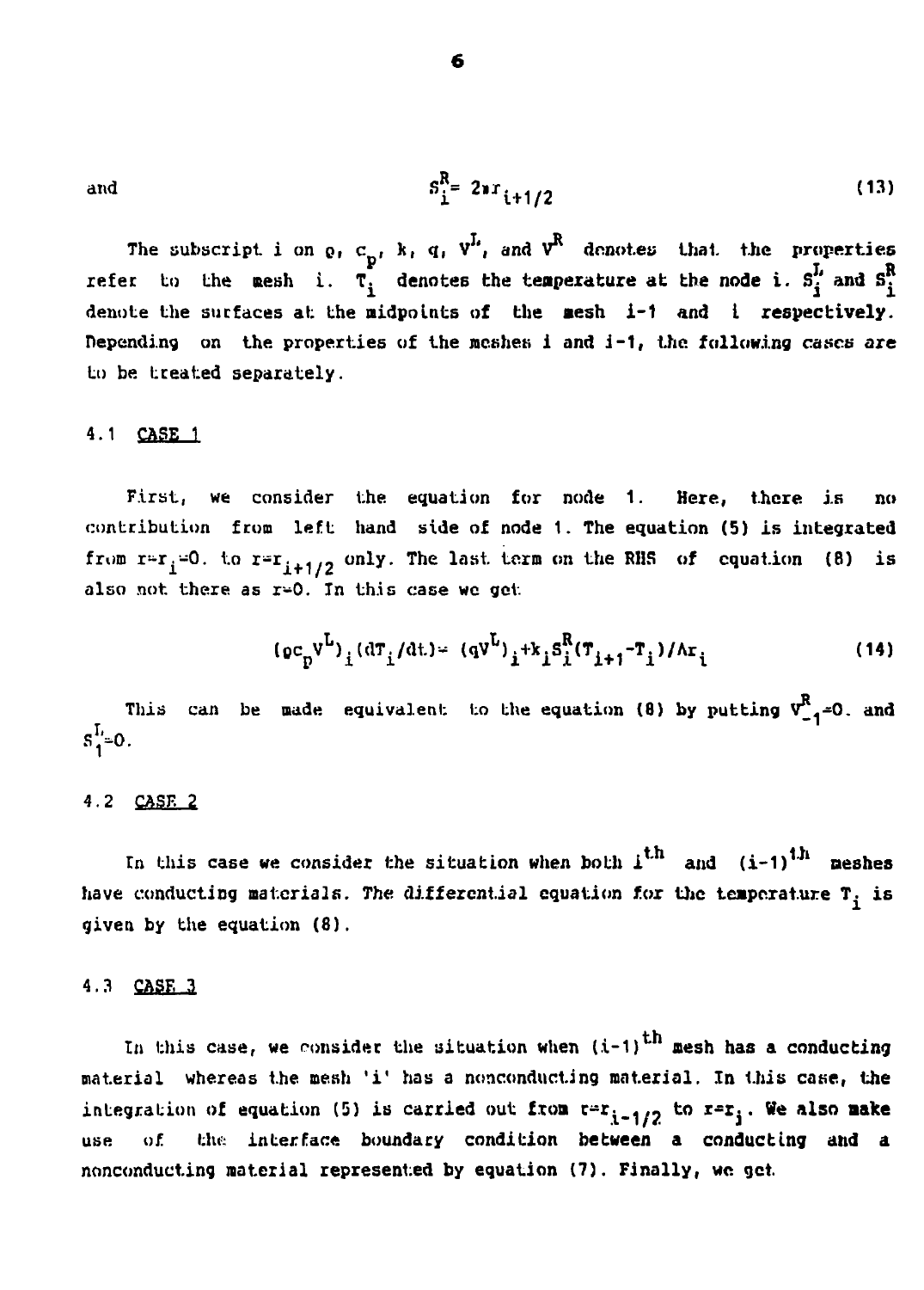$$
(\varrho c_p v^R)_{i-1} d\tau_i/dt = (qv^R)_{i-1} + h_i 2\pi r_i (T_{i+1} - T_i) - k_{i-1} S_i^L (T_i - T_{i-1}) / \Delta r_{i-1}
$$
 (15)

This can be made equivalent to the equation (8) by defining

$$
\mathbf{v}_{i}^{\mathbf{L}_{\mathbf{m}}}\mathbf{0}.\tag{16}
$$

$$
s_i^R = 2\pi r_i \tag{17}
$$

and 
$$
k_i = h_i \Delta r_i
$$
 (18)

#### **4.4 CKSE 4**

**in bhis case, we consider the situation when i <sup>1</sup> aesh has a conducting material and (i-1) mesh has a nonconducting material. The integration, in** this case, is carried out from  $r = r$ ; to  $r = r$ <sub>i+1/2</sub>. After making use of equation **(7), we get;,**

$$
(\varphi c_p^{\nu^L})_i (\mathrm{d}\tau_i/\mathrm{d}t) = (\mathrm{q}v^L)_{i} + k_i S_i^R (\tau_{i+1} - \tau_i)/\mathrm{d}\tau_i - h_{i-1} 2\pi\tau_i (\tau_i - \tau_{i-1})
$$
 (19)

**This can be aade equivalent to the equation (8) by defining**

$$
v_{i-1}^R = 0. \tag{20}
$$

$$
\mathbf{s}_{\mathbf{i}}^{\mathbf{L}} = 2\mathbf{r}_{\mathbf{i}} \tag{21}
$$

$$
k_{i-1} = h_{i-1} \Lambda r_{i-1}
$$
 (22)

#### **4.5 CASE 5**

**In this cose, we consider the situation when boundary condition 1 (Tu.4 its** specified) is applicable. The equation for the temperature  $T_N$  remains identical to the equation (8), (15) or (19) depending on the properties of the  $N-1$ <sup>th</sup> and  $N$ <sup>th</sup> maybes The only difference is that now we will be a universe **(N-1) ' and N' meshes. The only difference is that now we will have only N**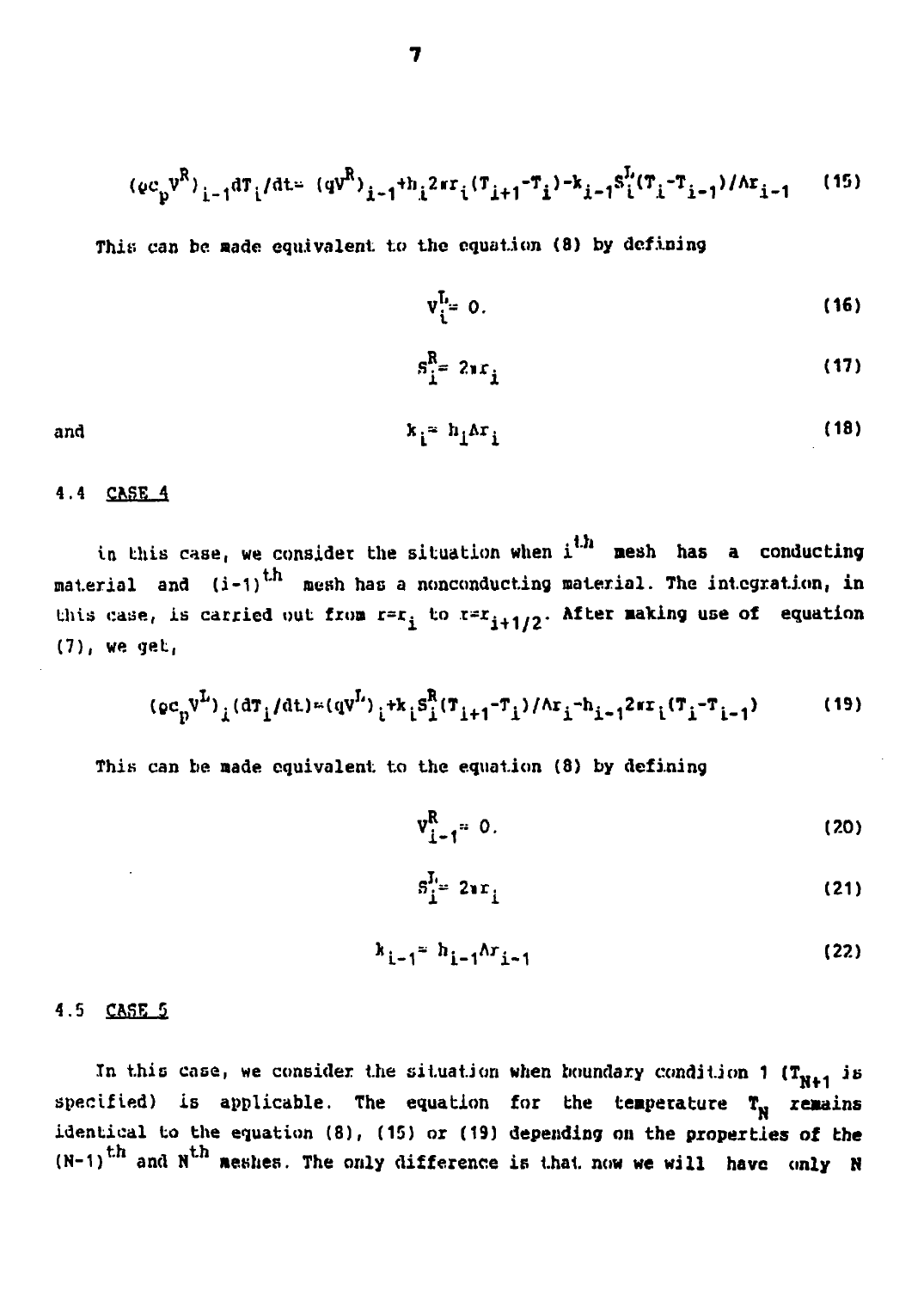unknmown temperatures. The temperature  $T_{N+1}$  is specified and so the term **containing Tu.4 is constant.**

### **4.6 CASK 6**

**Finally we consider the situation when the boundary condition 2 in applicable. In this case the outermost aesh has a coolant material flowing with a specified speed and the inlet temperature of the coolant, is also** specified. In this case, the equations for  $T$ , for  $i=1,2,\ldots N$  are identical to the equation (8), (15) or (19) depending on the properties of the meshes. For **(N+1) node the coolant equation in limped parameter fora is used. The coola.it temperature equation is given by**

$$
\rho_N C_{pN} V_N^{\dagger} T_{N+1} / \dagger L = S_N^R h_N (T_N - T_{N+1}) - V_N u_N C_{pN} \partial T_{N+1} / \partial z
$$
 (23)

**where Vu and uu represent, respectively volume per unit length, and speed of** coolant. Writing  $\partial T_j/\partial z$  as  $(T^T_{0}-T^T_{1})/1 = 2(T^T_{1}-T^T_{1})/1$  where the subscripts o and I **stand for outlet and inlet conditions. 1 stands for length of the channel. Thus for coolant temperature the equation is given by**

$$
P_{N}C_{pN}V_{N}^{dT}{}_{N+1}/dt = S_{N}^{R}h_{N}(\tau_{N} - \tau_{N+1}) - 2V_{N}u_{N}C_{pN}(\tau_{N+1} - \tau_{1})/1
$$
 (24)

**We have seen that in all the cases the time-dependent differential equation for the nodal temperature can be written in the fora of equation (1). For cases 1 to 4, the elements of A, y and d arc given by**

$$
A_{i,j-1} = k_{j-1} S_i^{L} / \Lambda r_{j-1} / B_i
$$
 (25)

$$
A_{i,i+1} = k_i S_i^R / \Delta r_i' B_i
$$
 (26)

$$
\lambda_{\hat{1},\hat{1}} = - (\lambda_{\hat{1},\hat{1}} - 1 + \lambda_{\hat{1},\hat{1}} + 1) \tag{27}
$$

 $\tau_i = [(qV^R)_{i=1} + (qV^I)^i, 1/n]$  (28)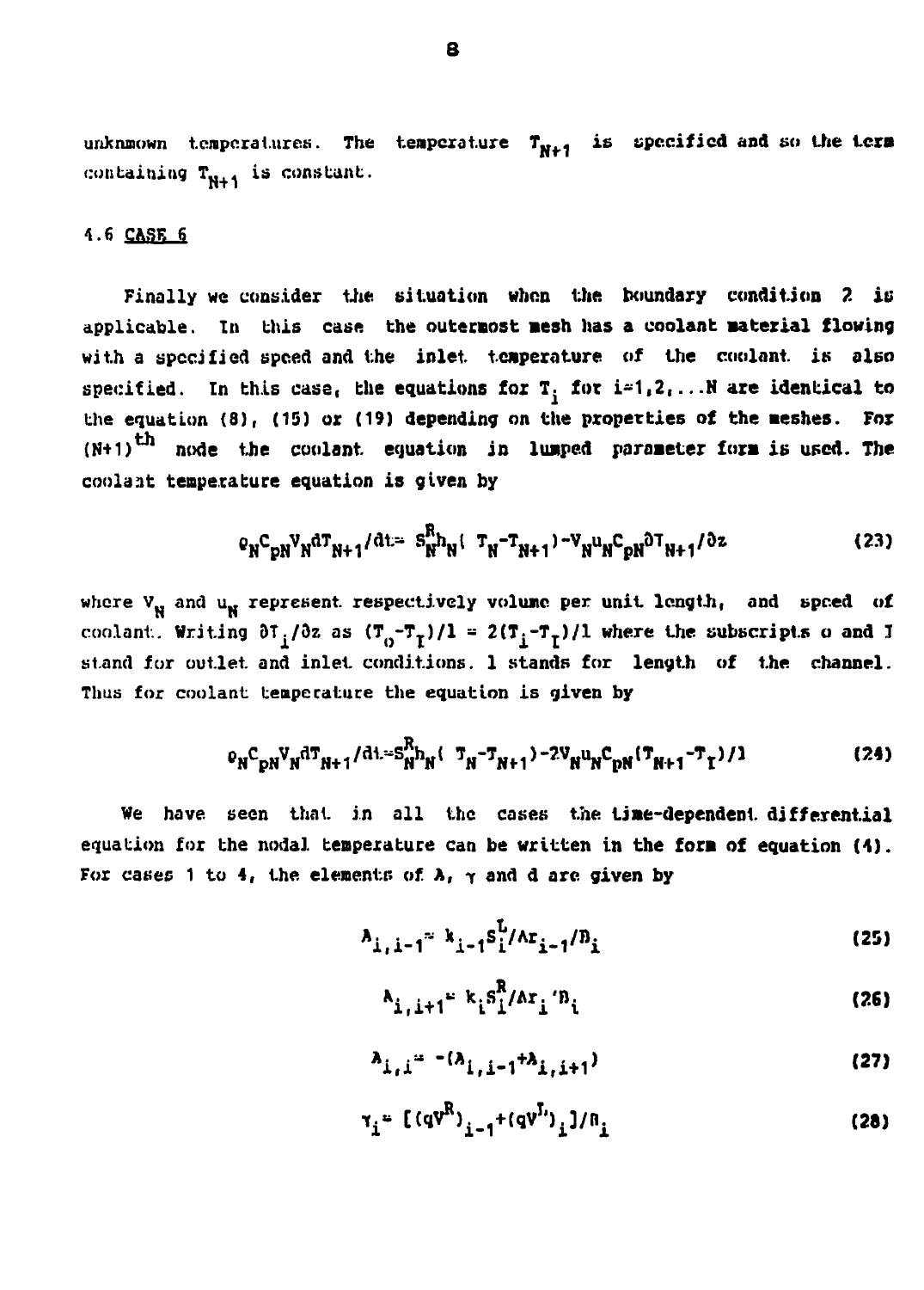$$
\mathbf{d}_{\mathbf{i}}^{\dagger} = \mathbf{0}.\tag{29}
$$

$$
n_{i} = [(ec_{p}v^{R})_{i-1} + (ec_{p}v^{I})_{i})]
$$
 (30)

**For case 5, the definitions fur the elements of matrix A and column** vectors  $\gamma$  and d remain unchanged except, for the definition of d<sub>x</sub>. There are N equations. In this case d<sub>w</sub> is defined as

$$
a_N = \lambda_{N,N+1} T_{N+1} / D_N
$$
 (31)

**For case 6, the total number of temperature equations arc N+1. The elements of A, t and d for nodes upto H remain unchanged. The coefficient for (N+1) <sup>l</sup> temperature equation are defined as**

$$
\lambda_{N+1,N} = S_{N}^{R} h_N / (o_N v_N^{\dagger} c_{pN})
$$
 (32)

$$
\lambda_{N+1, N+1} = -\lambda_{N+1, N} - 2\nu_N / 1
$$
 (33)

$$
\gamma_{N+1} = 0. \tag{34}
$$

and 
$$
a_{N+1} = 2u_N/1
$$
 (35)

**Jn the steady state condition the temperature distribution is given by the solution of**

$$
\lambda T + \gamma n + d = 0 \tag{36}
$$

**This matrix equation is solved by the Gauss elimination or by the method of sweeps i.e. forward elimination and backward substitution.**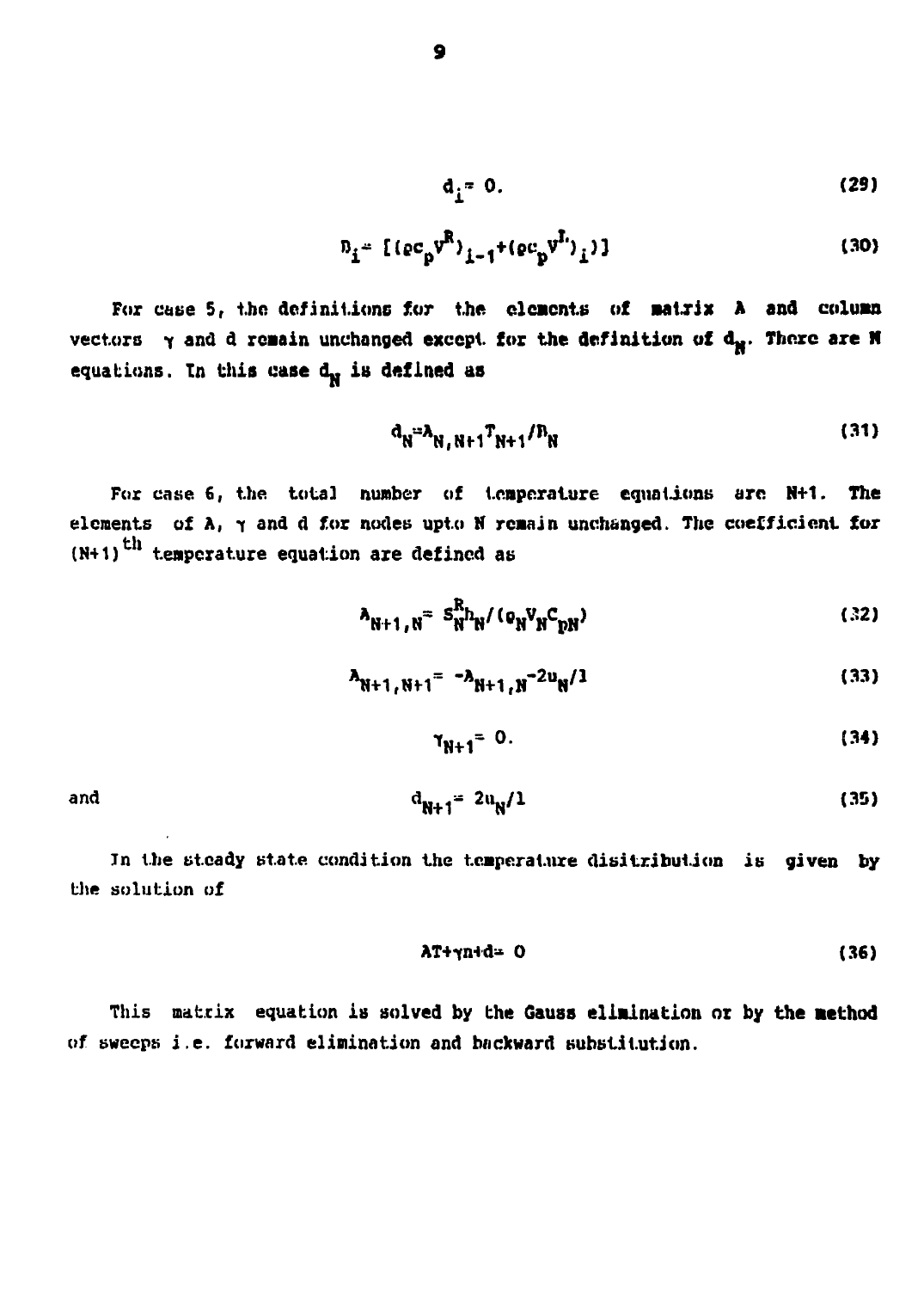### **5. AVERAGE TEMPERATURE MODEL**

**floppier feedback reactivity, an important parameter turn the point of view of power and temperature rise, depends upon the average teapexatuxes in various media, particularly fuel. The fuel assembly in a nuclear reactor usually consists of cylindrical rods of fissile material sheathed in a** cladding material. Between clad and fuel, there is some gap to accommodate **fission gases. The sheath is surrounded by coolant to bake away beat generated in the fuel rods.**

**The steady state temperature distribution can be obtained astalytically for one-dimensional cylindrical geometry by solving equation (5) by putting**  $\partial T(r, t)/\partial t = 0$ . The general solution is given by

$$
T(r) = -(q(r)r^2/4k) + C_1 \ln(r) + C_2
$$
 (37)

**where C, and C2 are some constants to be determined by boundary conditions. In** the central region with uniform heat generation ( which is the usual case in a **nuclear reactor) the temperature distribution is given by**

$$
T(r) = T(0) - qr^2/(4k)
$$
 (38)

**where 7(o} stands for the centre-line temperature. The average temperature** between any two points  $r_i$  and  $r_{i+1}$  can be obtained by multiplying the equation **(38) by 2ir, integrating it between the two points and dividing by «(r?. i l <sup>k</sup>). We get**

$$
\langle T \rangle = T(0) - \left( r_{\frac{1}{2}}^2 + r_{\frac{1}{2}+1}^2 \right) q / (8k) \tag{39}
$$

**which can be rewritten as**

$$
(T) = (T_i + T_{i+1})/2
$$
 (40)

where  $T_i$  and  $T_{i+1}$  are temperatures at the endpoints.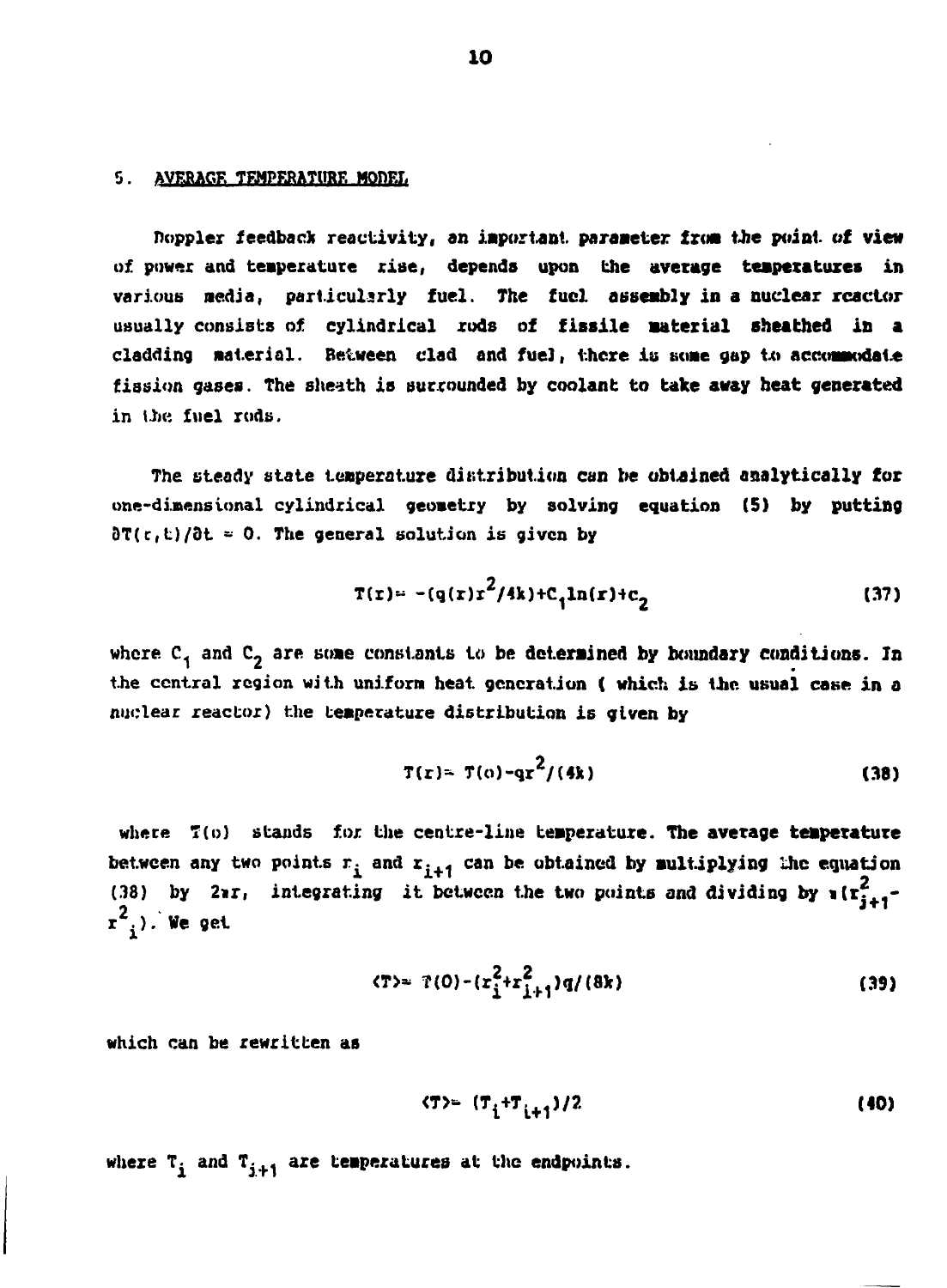**Thus we notice thai, the average temperature between two points in the central region with uniform heat generation is just the arlthaatic average of the endpoint teaperatures. We have used thits idea fur defining the average** temperatures for various materials like fuel and clad for the purpose of **noppler feedback. It. aay be notsd that thin is exact only in the steady state conditions and in the central region with unifora heat generation. But as the Bain contribution to floppier feedback coacs fxoa fuel, this approxiaation seeas to be good. To see the effectiveness of this foraulation, we have also** considered the conventional way of defining average temperature which is given **by**

$$
\langle \tau \rangle = \left[ \tau_{i} (r_{1+1/2}^{2} - r_{j}^{2}) + \tau_{i+1} (r_{i+1}^{2} - r_{i+1/2}^{2}) \right] / \left[ r_{i+1}^{2} - r_{j}^{2} \right] \tag{41}
$$

i.e. the domain of  $T_i$  is from  $r_i$  to midpoint of i and it1 and that of  $T_{i+1}$  is from the midpoint to  $r_{i+1}$ .

To get a feeling of the differences in the two averaging models we take a **simple case of a solid cylinder with unifoxa heat generation. Ve divide the cylinder in one aesh only i.e. we have only two teaperaturcs. The average temperature according to the proposed aodel is contributed equally by its centre-line, and surface teaperature whereas in the conventional aodel the contribution of central line teaperature Is only 25\ and that of surface temperature is 75\. Thus the average teaperature. is undcrprcdictcd by the conventiona1 scheme.**

The feedback coefficient of reactivity due to  $T_{\frac{1}{2}}$  can thus be written as:

Present model 
$$
a_i = \alpha_i V_{i-1}/2V_i + \alpha_i V_i/2V_J
$$
 (42)

 $\texttt{Convent}$ **jonal** model  $(43)$ **<sup>V</sup>i-i'<sup>V</sup>I +fil.7<sup>V</sup>i'<sup>V</sup>I**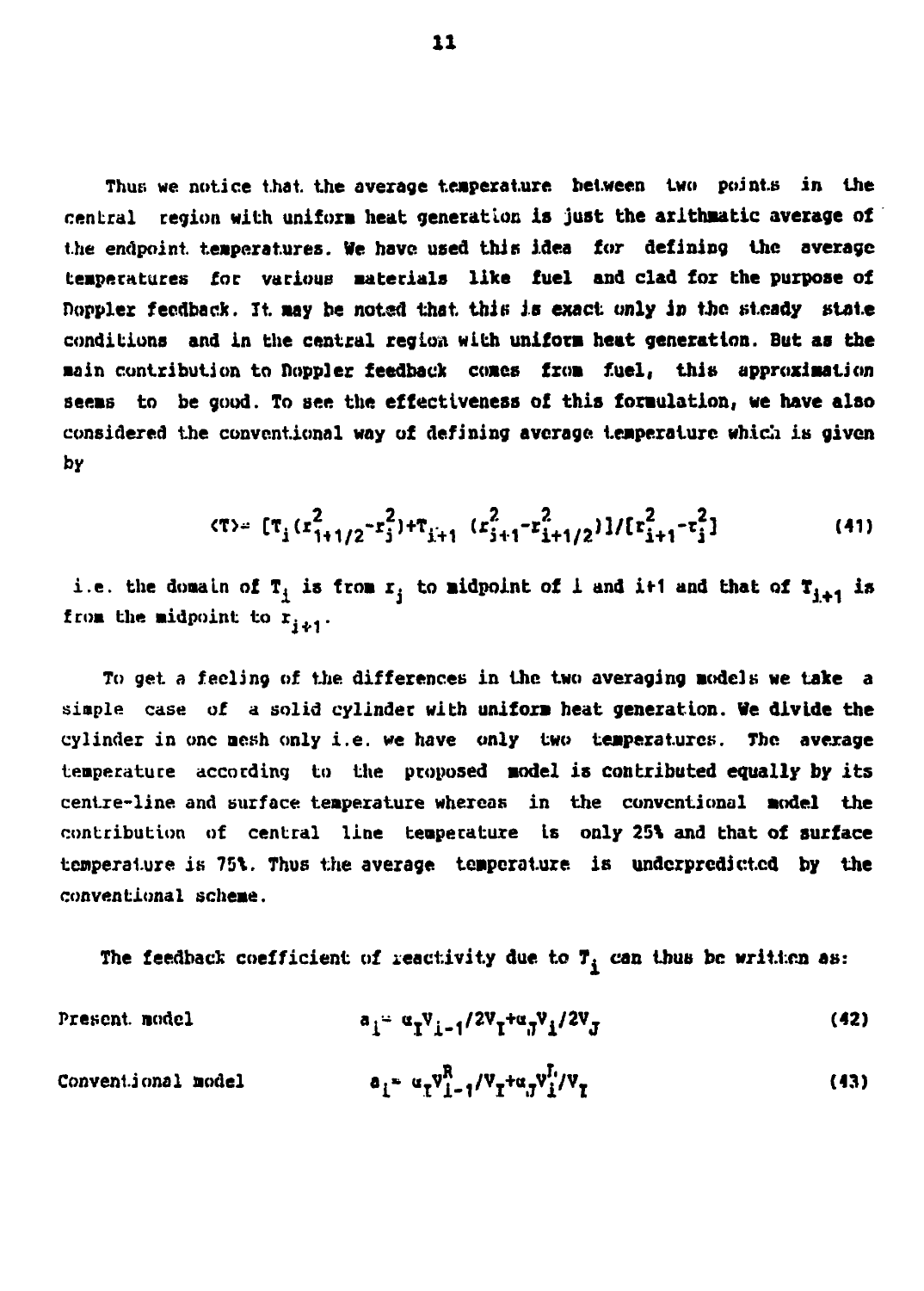where,  $V_{\tau}$  and  $V_{\tau}$  represent respectively the volumes of the materials wherein the meshes i-1 and i are situated. The parameters  $u_{\tau}$  and  $u_{\tau}$  are the **corresponding floppier feedback coefficient: of reactivity fox the twe aat.cr.ials.**

#### **6. TEST-CASES**

**To test the model, we have taken two cases of lose of regulation accident** (LORA) in NAPP reactors<sup>(3)</sup>. In the loss of regulation accident, it is assumed **thai the regulation ayslea is inadvertently withdrawn from the reactor coze** introducing 9 ak of positive reactivity. The point-kinetics parameters and **other data are listed in Table 1. The reactor is assuaed to be operating at 100\ full power ( 770 MWt.h). The rod radius is 0.718S en, the clad inner and outer radii ate taken to be 0.7225 and 0.76 ca respectively. The coolant flow rate is 3520 kg/a with en inlet teaperafcure of 249°C. The effective delayed neutron fraction is 0.0069 and proapt neutron life tiae is 0.64 as. The fuel teaperature and coolant temperature feedback coefficients ace -2.48x10" and 5.60x10 Ak/k/°C respectively. Six delayed neutron groups were used in the analysis.**

**Tn the first case, we have assumed a reactivity insertion rate of 0.05 nk/s which very closely simulates the actual withdrawal of the regulation system. In the second case, a reactivity insertion rate of 0.005 ak/s corresponding to the removal of boron from the moderator has been considered.**

**To arrest the unintended rise of power and teaperatures, there arc two shutdown systems in NAPP reactors. They are actuated whenever power or rate of power rise exceed some preset value. The shutdown systems introduce a large** amount of negative reactivity at a v. <sup>\*</sup> fast rate. The reactor becomes **sub::ritical. But we have assumed that the power and teaperaturcs go on rising. The two test-cases were analysed upto 500 and 2000 s respectively.**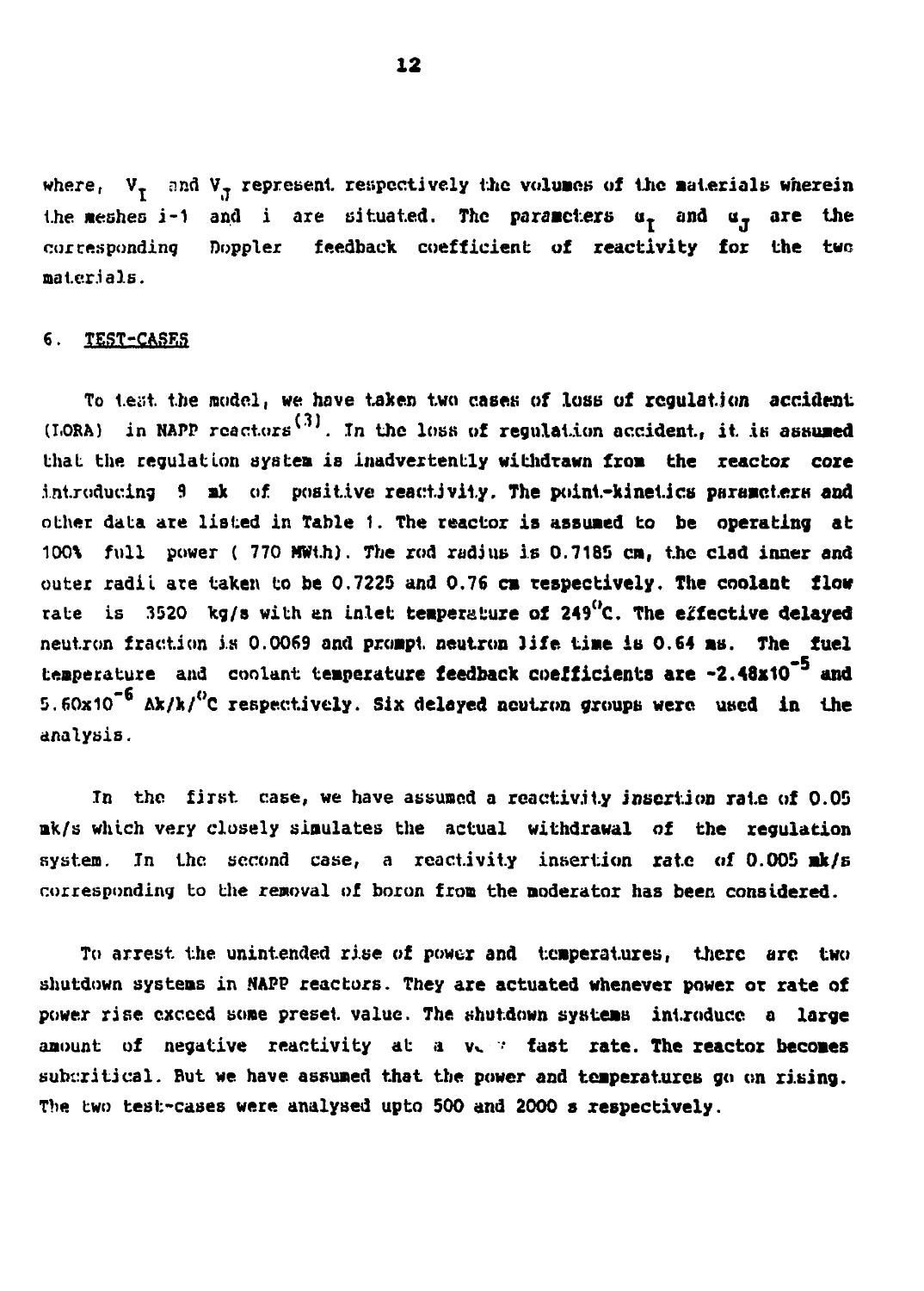#### **7. RESULTS**

**In both the schemes two nodes in clad and one node in coolant, were taken. Foe both the test-cases, the analysis was caxcied out with 2, 3, 5, and 9 nodes respectively in fueJ. The salient results (power, centre-line and average fuel temperatures) are given in the Tables 2 and 3 for test-case 1 and 2 respectively. C2, C3, and C9 stand for cases with 2, 3, and 9 nodec respectively in fuel with conventional method.The results with 5 nodes in fuel** region have not been included in the Table as they are very close (within 1%) **to those obtained with 9 nodes which are taken as standard. For the present nodel, the results with only two nodes in fuel (one node each at the centre and surface of the fuel region) are included as no significant change was noticed when nodes in fuel were increased. The results are aarked with the symbol P2.**

**He notice from the results that in bJth the schcacs the steady state centre-line fuel temperature remains identical irrespective of the number of nodes taken in fuel. This is aainly due to the corner aesh finite difference scheme used for spatial discretization. The average fuel teaperature, on the other hand, is underpredicted by about 20%, 5\ and 1\ when we take 2, 3, and 5 nodes respectively in fuel in the conventional scheae. But with the present model, the average fuel teaperature also does not change with the number of nodes in the fuel.**

**The fuel teaperature feedback reactivity and consequently ihe power and temperature rise depend on the average fuel temperature. We notice that in the conventional scheme, the results are different when we vary the number of nodes. For instance, in test-case I, at 180 s the power is overpredicted by about 25\ when 2 nodes are taken in fuel. With the present aodel, it was noticed that the results do not change with number of aesh points and they are .in good agreement with those obtained with fine subdivision of fuel in the conventional scheae. The total CPU time for the two test-cases was found to be 1287, 1323, 1835 and 2873 s with 2, 3, 5 and 9 nodes respectively in fuel for the conventional model coapared to 1253 s with 2 nodes in the fuel region in the present, model.**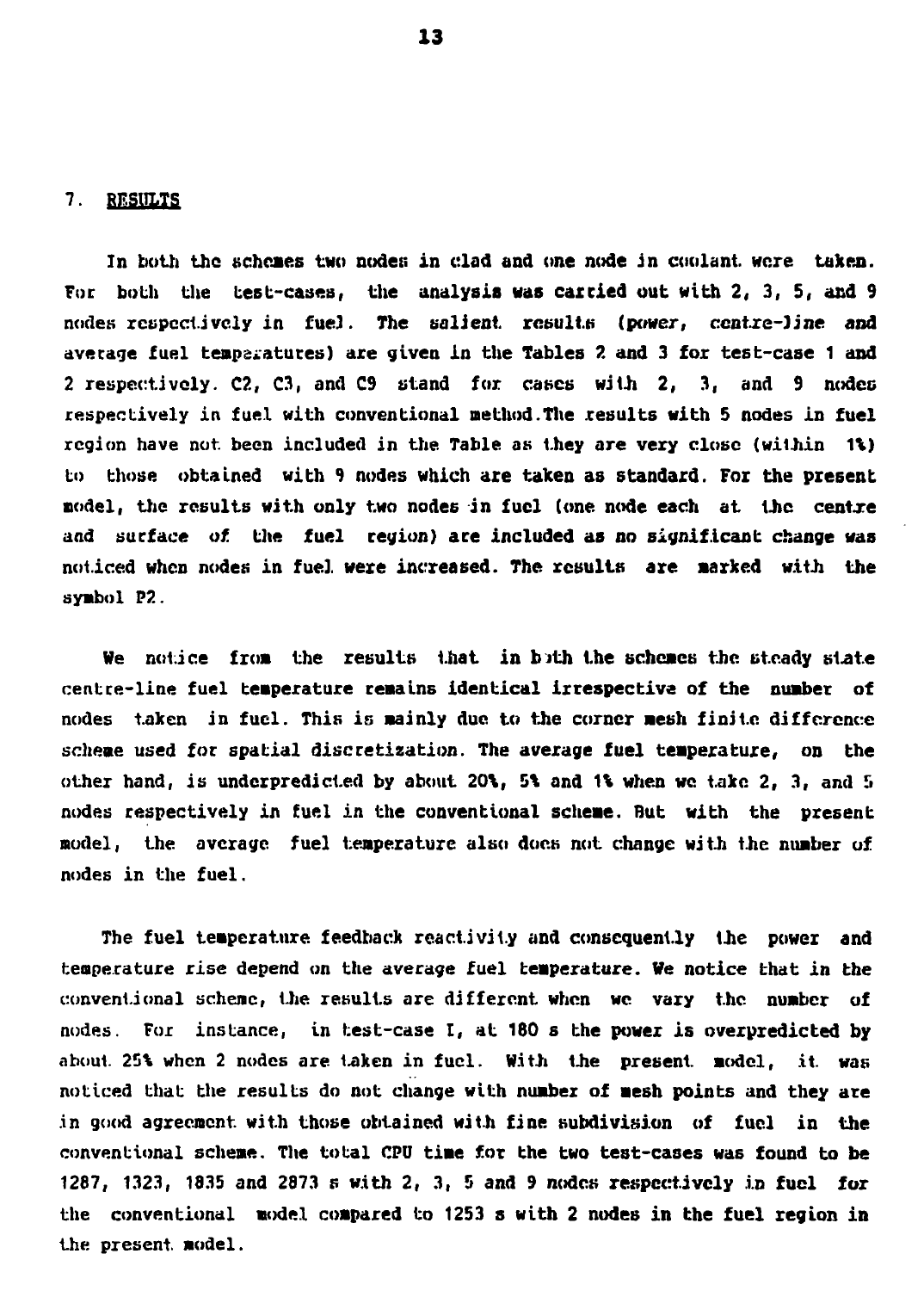#### **8. CONCr.IISTONS**

**The following conclusions can be drawn from the ctudy. At. steady state** conditions the number of nodes do not matter as far as the centre-line fuel temperature is concerned. For average fuel temperature, the fuel has to be **divided into % large number of nodes in the conventional scheme whereas only two nodes (one in the centre and the second on the surface) are sufficient in the present aodel. It is also shown that the the transient results with two nodes with the present Model are as good as those with 9 nodes in the conventional aodel. The computer time depends on the nuaber of teaperature equations. Thus, with the present aodcl, there is a net saving in coaputer tiae without any loss of accuracy.**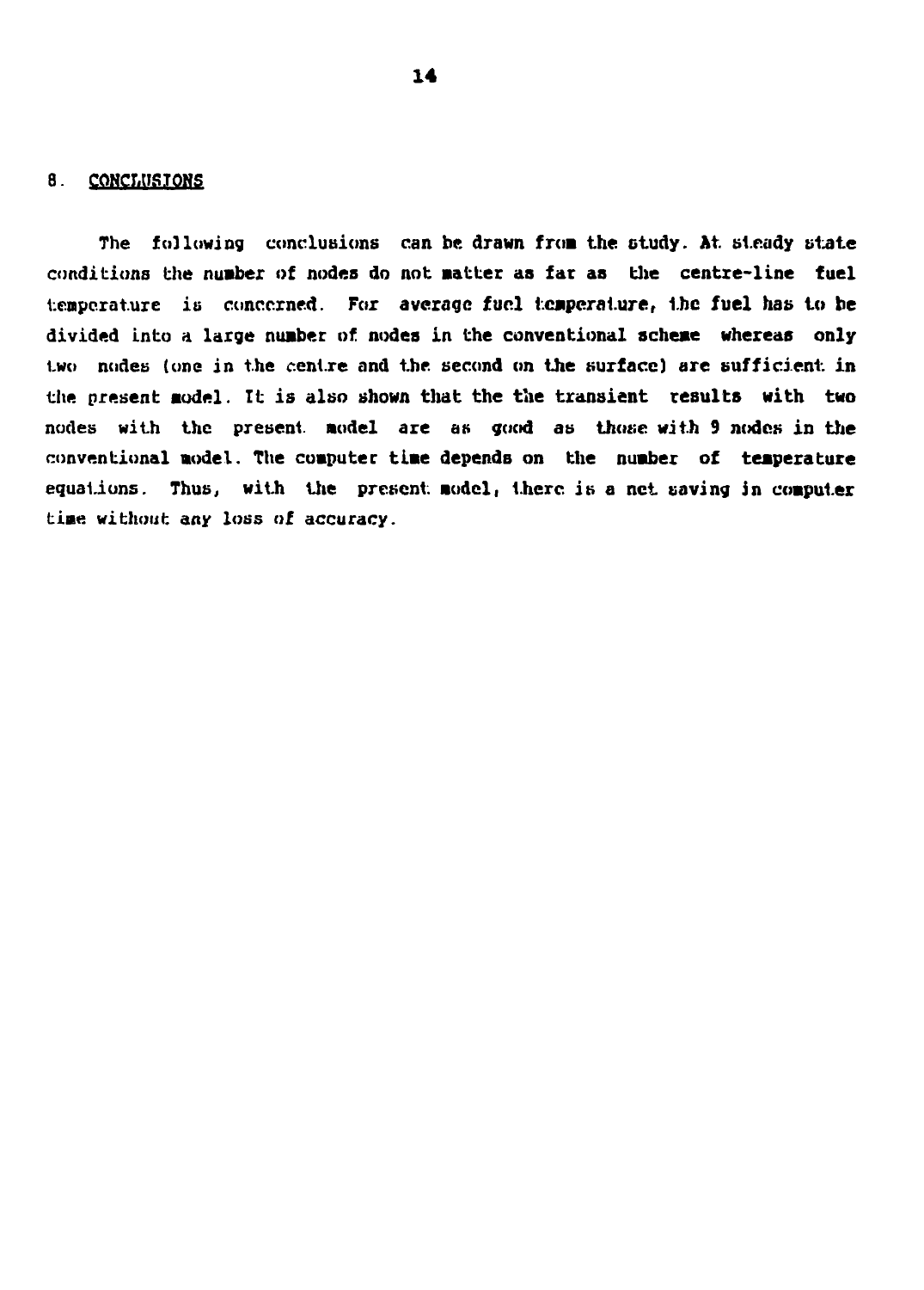#### **ACKNOWLEDGEMENTS**

The author wishes to thank Shri B. P. Rastogi for his keen interest in the **work. Thanks are also due to Dr. H> P> Gupta and Shci Arvind Kumar for** discussion and useful comments.

### **REFERENCES**

- 1. Jain V.K. and R.D.S. Yadav, MRIF-FUEL, Point-Kinetics Model with One-**Dimensional Fuel Heat Conduction", BARC report under preparation.**
- **2. Balaranan V. and M.S. Trasi, Report BARC/I-639(1981).**
- **3. Jain V.K. el: al, Chapter 8 of NAPP Physics Design Manual(1988).**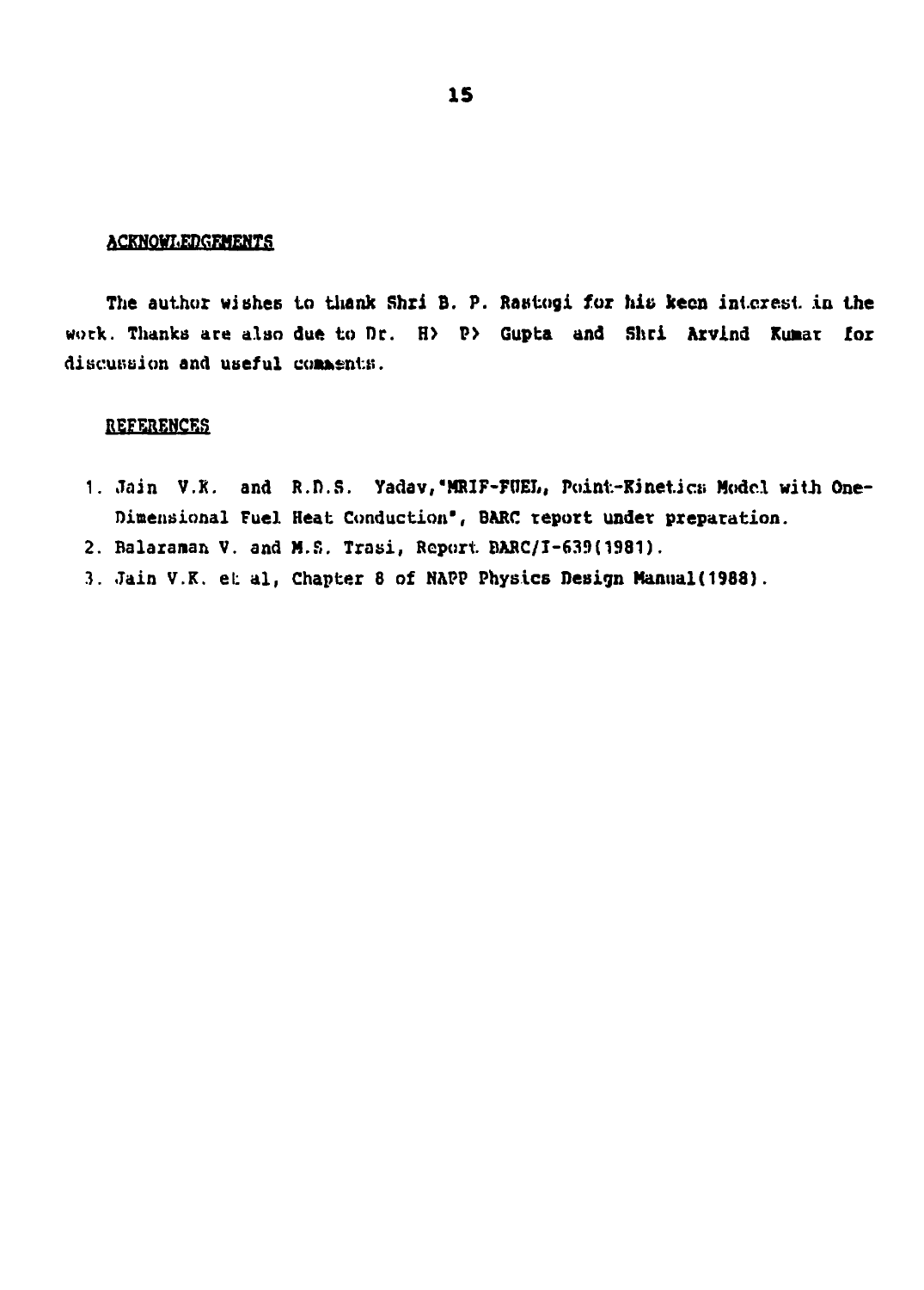# **TAM.F. 1**

# **PARAMETERS DSED IN THE ANALYSIS**

# **A.** Point-Kinetics Parameters

| Prompt neutron gen. time(ms)    | 0.640      |
|---------------------------------|------------|
| <b>Delayed neutron fraction</b> | 0.0069     |
| <b>Fuel temp. coeff. (wk/C)</b> | $-2.48E-2$ |
| Coolant temp coeff. (mk/C)      | $5.60E-3$  |

# **D** . Heat Conduction

|                                   | <b>Fuel</b> | Ga p                     | <u>Clad</u> | <b>Coolant</b> |
|-----------------------------------|-------------|--------------------------|-------------|----------------|
| Outer radius (m)                  |             | $7.185E-37.225E-37.6E-3$ |             | $9.475E-3$     |
| Density (kg/m3)                   | $10.6E-3$   |                          | $6.5E-3$    | $8.426E - 4$   |
| $Sp.$ Heat $(J/kg/K)$             | 300.0       |                          | 320.        | 5120.2         |
| Th. Cond. (watt/ $\mathbb{E}/K$ ) | -4.1        |                          | 15.85       |                |

| Heat tr. coeff.(watt/m2/K)         | $7.356E + 3$      | $5.6784E + 4$ |  |  |
|------------------------------------|-------------------|---------------|--|--|
| Heat generation rate in fuel at FP | 1.6324E+8 watt/m3 |               |  |  |
| Total coolant mass in core         | $2.48E+3$ kg      |               |  |  |
| Coolant flow rate                  | $3.52E + 3 kg/s$  |               |  |  |
| Inlet coolant temperature          | 249 C             |               |  |  |

**\* Fuel and clad paraaeters are taken at 800 I and 550 K respectively.**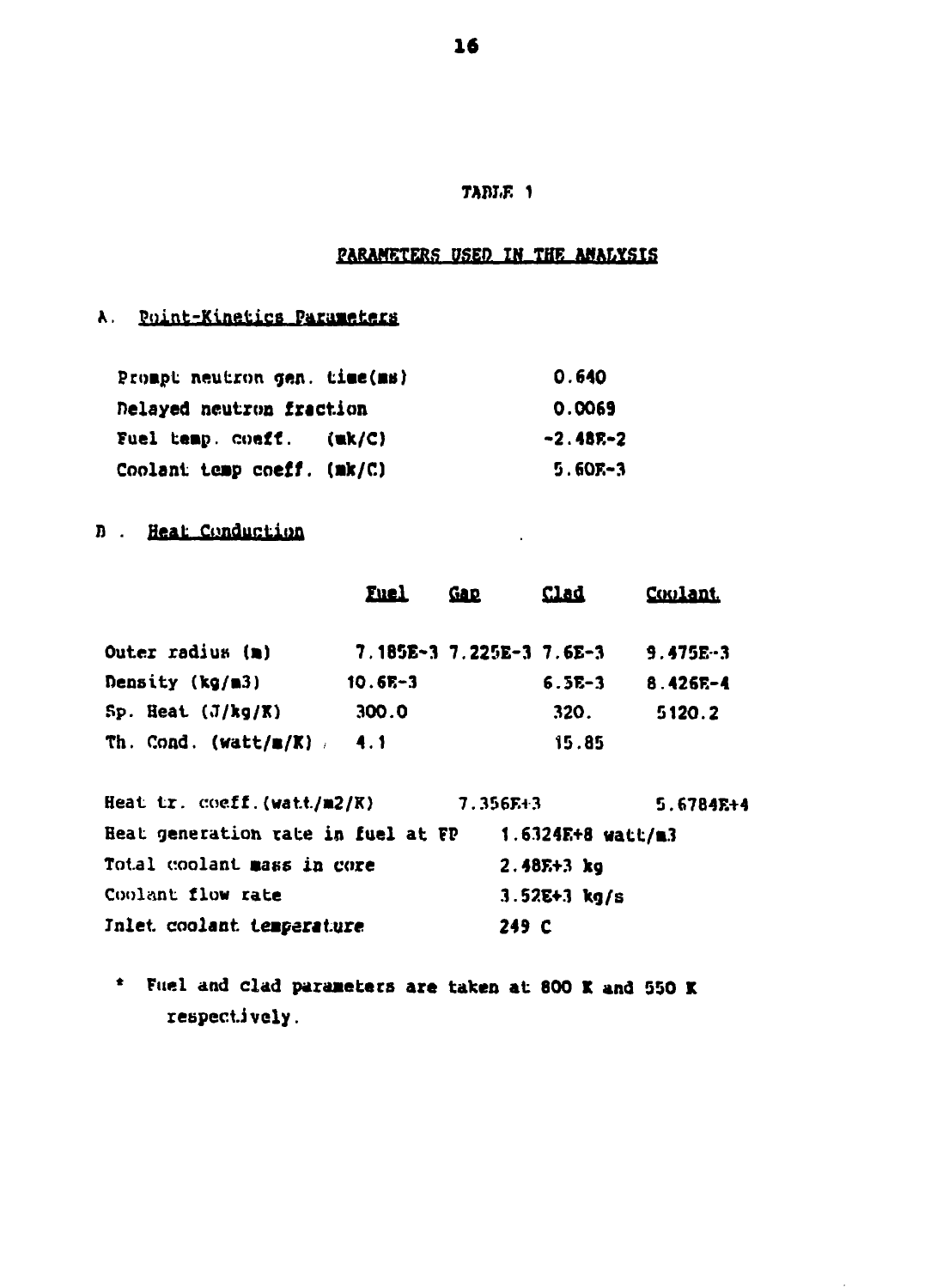### **TABLE 2**

# **SALIENT RESULTS FOR TEST-CASE 1**

| Time                |          |             | Neutron Power(\FP) |     | Centre-line Fuel Temp. $(C)$ Average Fuel Temp. $(C)$ |                |         |      |                                              |               |              |      |
|---------------------|----------|-------------|--------------------|-----|-------------------------------------------------------|----------------|---------|------|----------------------------------------------|---------------|--------------|------|
| (s)                 | C2 C3 C9 |             |                    | P2  | $C2 \t C.3$                                           |                | C9.     | P2   | <u>sa kamang sababat pang sang sang pang</u> | $C2 \quad C3$ | C9           | P2   |
| 0                   |          | 100 100 100 |                    | 100 | 896                                                   |                | 896 896 | 896  |                                              | 511 607       | 637          | 639  |
| 20                  |          | 117 114 113 |                    | 113 | 956                                                   | 948            | 945     | 944  |                                              | 538 638       | 668          | 670  |
| 40                  |          | 133 125 123 |                    | 124 |                                                       | 1053 1020 1012 |         | 1011 |                                              | 578 677       | 708          | 710  |
| 60                  |          | 150 137 134 |                    | 134 |                                                       | 1156 1094 1079 |         | 1078 |                                              | 618 717       | 748          | 750  |
| 80                  |          | 166 149 145 |                    | 145 |                                                       | 1260 1169 1148 |         | 1147 |                                              | 660 758       | 789          | 791  |
| 100                 |          | 183 161 156 |                    | 156 |                                                       | 1366 1244 1217 |         | 1215 |                                              | 701 799       | 830          | 832  |
| 120                 |          | 199 172 166 |                    | 167 |                                                       | 1472 1320 1287 |         | 1284 |                                              | 743 841       | 871          | 873  |
| 140                 |          | 216 184 177 |                    | 178 |                                                       | 1578 1395 1356 |         | 1354 |                                              | 785 882       | 912          | 915  |
| 160                 |          | 233 196 188 |                    | 189 |                                                       | 1684 1471 1426 |         | 1423 |                                              |               | 827 924 954  | 956  |
| 180                 |          | 249 208 199 |                    | 199 |                                                       | 1789 1547 1495 |         | 1492 |                                              | 869 965       | 995          | 997  |
| 500                 |          | 247 206 199 |                    | 197 |                                                       | 1831 1569 1515 |         | 1511 |                                              |               | 881 975 1005 | 1007 |
| CPU Time in seconds |          |             |                    |     | 250                                                   | 291            | 555     | 254  |                                              |               |              |      |

**C2, C3, and C9 stand for cases with 2, 3, and 9 nodeti in fuel in Uic conventional aodel. P2 stands for 2 nodes in fuel with present aodel.**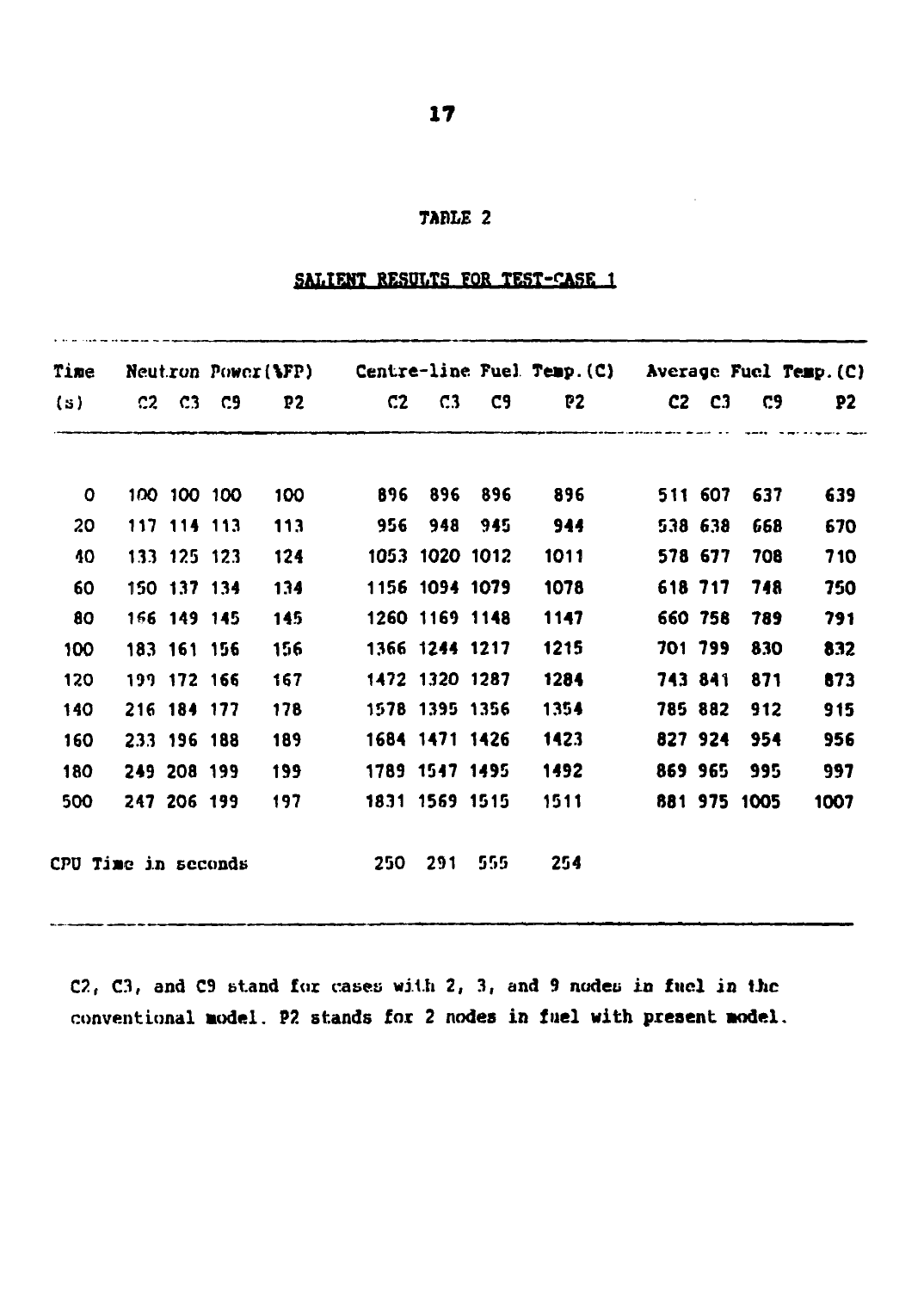### **TABLE 3**

# SALIENT RESULTS FOR TEST-CASE 2

| Time                |  |                  |  |     |                |                |                |       | Neutron Power(MFP) Centre-line Fuel Temp. (C) Average Fuel Temp. (C) |               |              |      |
|---------------------|--|------------------|--|-----|----------------|----------------|----------------|-------|----------------------------------------------------------------------|---------------|--------------|------|
| $(\mathbf{s})$      |  | $C2 \t C3 \t C9$ |  | P2. | C2             | C <sub>3</sub> | C9             | P2    |                                                                      | $C2 \quad C3$ | C9           | P2   |
|                     |  |                  |  |     |                |                |                |       |                                                                      |               |              |      |
| $\mathbf 0$         |  | 100 100 100      |  | 100 |                | 896 896        | 896            | 896 — |                                                                      | 511 607       | 637          | 639  |
| 200                 |  | 116 112 111      |  | 111 | 992            | 967            | 961            | 961   |                                                                      | 550 646       | 676          | 678  |
| 400                 |  | 132 124 122      |  | 122 |                |                | 1097 1042 1030 | 1030  |                                                                      | 591 687       | 717          | 719  |
| 600                 |  | 149 135 132      |  | 132 |                | 1201 1117 1099 |                | 1098  |                                                                      | 632 728       | 758          | 760  |
| 800                 |  | 165 147 143      |  | 143 |                | 1306 1192 1168 |                | 1167  |                                                                      | 673 769       | 799          | 801  |
| 1000                |  | 182 159 154      |  | 154 |                | 1410 1267 1237 |                | 1235  |                                                                      | 715 810       | 840          | 842  |
| 1200                |  | 198 171 165      |  | 165 |                | 1514 1342 1306 |                | 1304  |                                                                      | 756 851       | 861          | 683  |
| 1400                |  | 214 182 176      |  | 175 |                | 1619 1417 1375 |                | 1373  |                                                                      | 797 892       | 922          | 924  |
| 1600                |  | 231 194 187      |  | 186 |                | 1723 1492 1444 |                | 1441  |                                                                      | 838 933       | 963          | 965  |
| 1800                |  | 247 206 197      |  | 197 |                | 1827 1567 1513 |                | 1510  |                                                                      |               | 880 974 1004 | 1006 |
| 2000                |  | 247 206 197      |  | 197 |                | 1831 1569 1515 |                | 1511  |                                                                      |               | 881 975 1005 | 1007 |
| CPU Time in seconds |  |                  |  |     | 1037 1132 2318 |                |                | 999   |                                                                      |               |              |      |

C2. C3, and C9 stand for cases with 2, 3, and 9 nodes in fuel in the **conventional Model. P2 stands for 2 nodes in fuel with present aodel.**